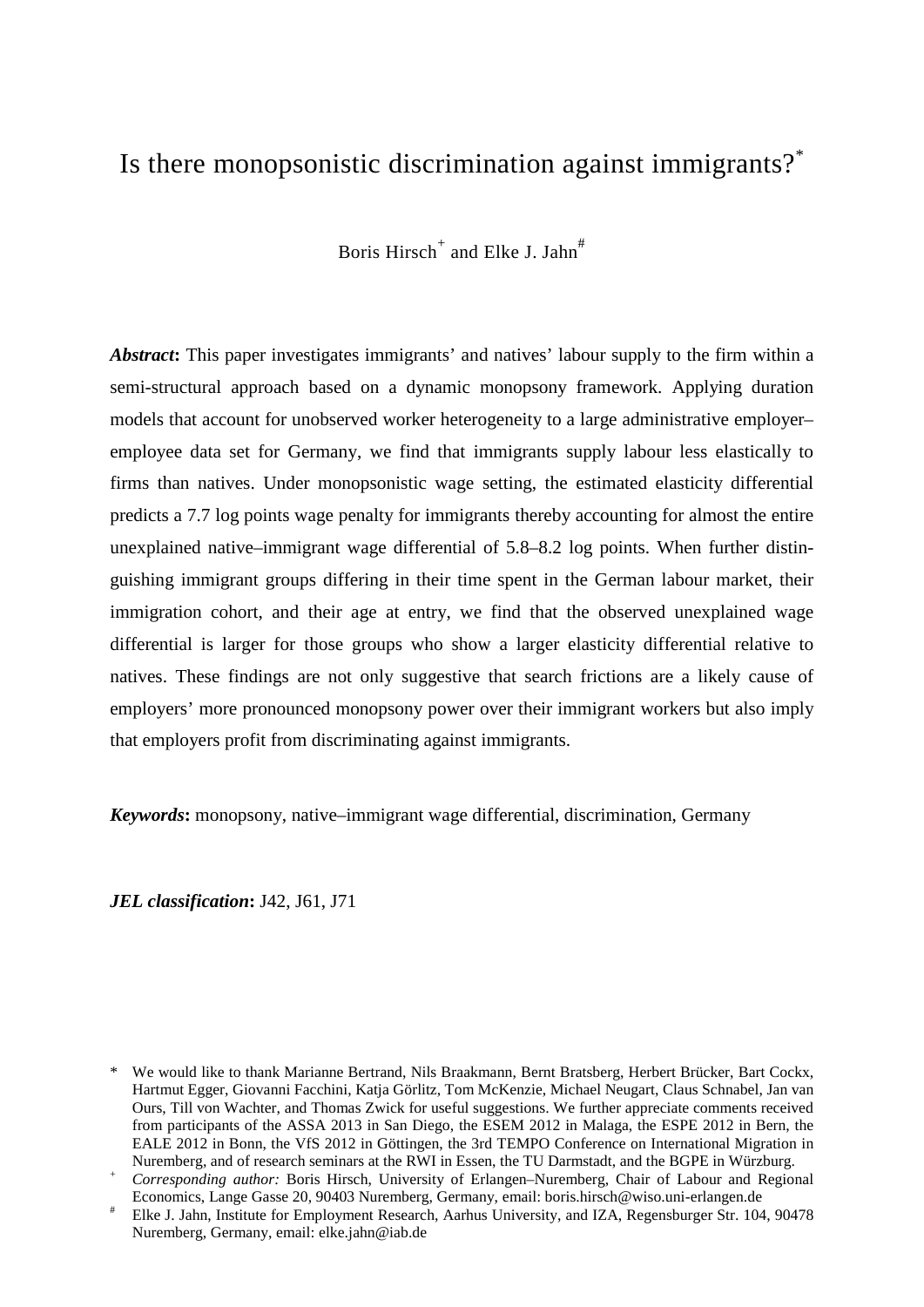## **1 Introduction**

Just recently, there have been a growing number of both theoretical and empirical studies investigating the prevalence and causes of monopsony in the labour market (Ashenfelter *et al*., 2010; Manning, 2011). In contrast to the traditional literature on monopsony that saw monopsony power primarily as a consequence of labour markets characterised by demandside concentration or collusion, this "new" monopsony literature stresses that monopsony power may also be pervasive in labour markets consisting of many competing employers due to search frictions (e.g., Burdett and Mortensen, 1998; Manning, 2003*a*), mobility costs (e.g., Brueckner *et al.*, 2002; Manning, 2003*b*), or heterogeneous preferences over non-wage job characteristics (e.g., Bhaskar and To, 1999; Booth and Coles, 2007).

Empirically, the question whether labour markets should be viewed as monopsonistic rather than competitive or whether the model of perfect competition is a sufficiently good approximation to real-world labour markets boils down to the question whether the labour supply curve to the single firm is horizontal or imperfectly elastic. There is a vivid recent empirical literature that tries to infer the firm-level labour supply elasticity either by exploiting natural experiments (Falch, 2010; Staiger *et al.*, 2010) or by using a semi-structural estimation approach proposed by Manning (2003*a*), which builds on equilibrium search theory with wage posting (Ransom and Sims, 2010; Booth and Katic, 2011; Depew and Sørensen, 2011; Falch, 2011). In summary, this literature finds that the elasticity is far from infinite implying that employers possess substantial monopsony power, so that there is scope for marked deviations from the competitive wage. $<sup>1</sup>$  $<sup>1</sup>$  $<sup>1</sup>$ </sup>

Another strand of this "new" monopsony literature has tried to assess whether monopsonistic discrimination, the roots of which originate in Robinson's (1933) seminal work applying third-degree price discrimination to the labour market, could be a fruitful framework

<span id="page-1-0"></span>For a recent overview of this literature, see Manning (2011).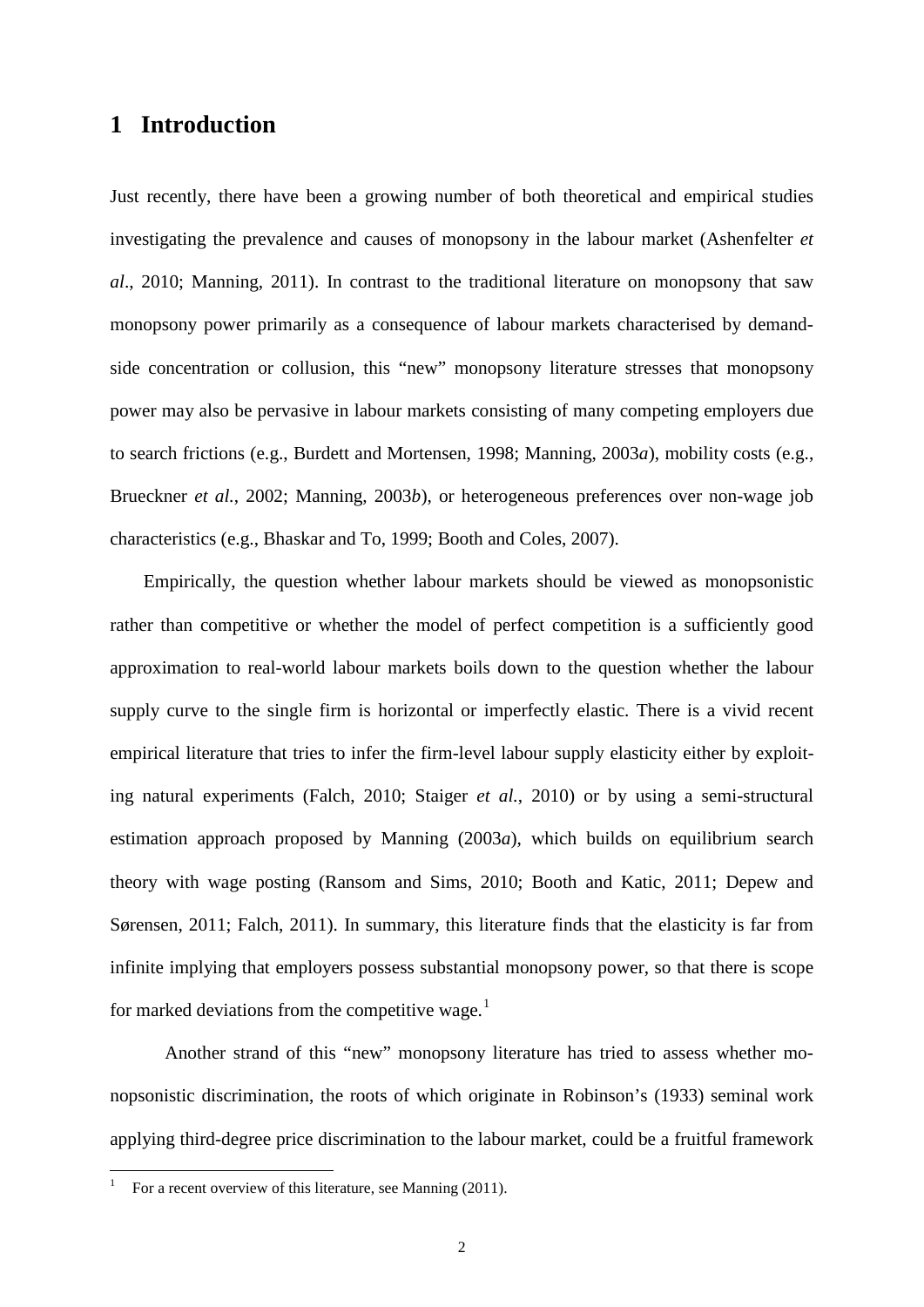to think about the gender pay gap as there are several reasons to consider women's labour supply to the firm as less elastic than men's. And indeed, a growing literature is emerging which finds that women's labour supply to the firm is less elastic than men's, so that monopsonistic discrimination may explain part of the unexplained gender pay gap in the data (Barth and Dale-Olsen, 2009; Hirsch *et al.*, 2010; Ransom and Oaxaca, 2010).

Up to now, however, no attempt has been made to apply the insights of the "new" monopsony literature to native–immigrant wage differentials, perhaps on account of the immigration literature's focus on questions of wage assimilation and labour market segmentation and less so on discrimination issues. As a consequence, there is no study investigating native– immigrant differences in firm-level labour supply elasticities. This comes at a surprise since there are several reasons to presume that such differences exist and monopsonistic discrimination could contribute to the explanation of native–immigrant wage differentials.

As numerous studies document (see the survey by Dustmann and Glitz, 2011), immigrants experience a considerable wage disadvantage compared to natives upon arrival in the host country and manage to close part of the gap during their stay. Following the seminal work by Chiswick (1978), this partial wage assimilation is typically explained in terms of immigrants gaining host country-specific human capital augmenting their productivity. Yet, from a monopsonistic perspective immigrants' lack of country-specific skills, in particular missing knowledge about labour market institutions, may result in more severe search frictions for immigrants, thereby providing employers with the possibility of engaging in monopsonistic discrimination against them. It may thus be promising to investigate the case for monopsonistic discrimination against immigrants. This paper is intended to fill this gap by estimating labour supply elasticities for native and immigrant males using Manning's (2003*a*) semi-structural estimation approach. In particular, we examine whether a monopsonistic perspective may help understanding the native–immigrant wage differential. The richness and the long time horizon of our administrative linked employer–employee data also enable us to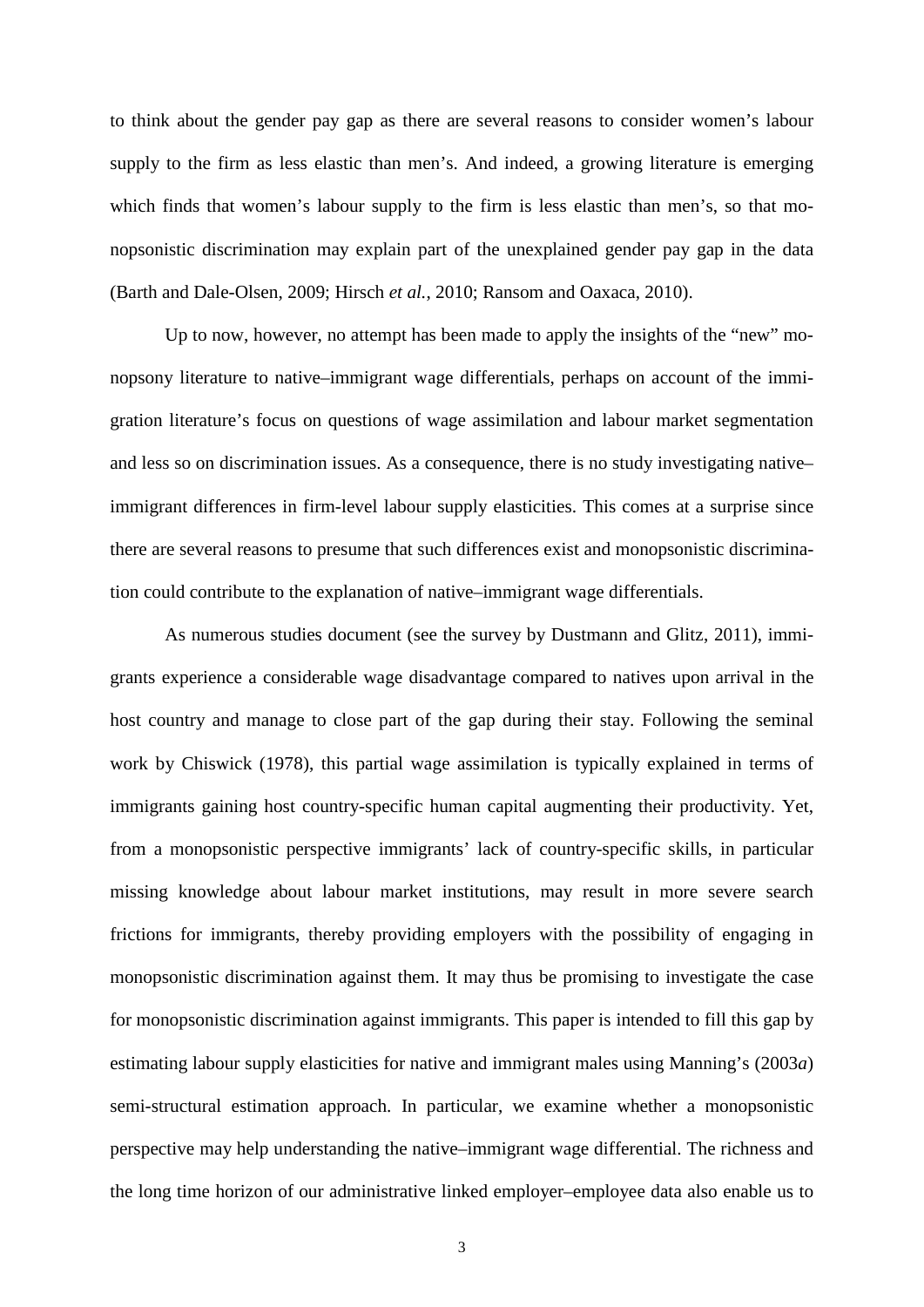improve on the earlier literature by explicitly controlling for unobserved worker heterogeneity using stratified partial likelihood and conditional logit estimators.

Our main finding is that immigrants show a lower labour supply elasticity than natives and also earn considerably less than natives when controlling for different human capital endowments and workplace characteristics. Remarkably, the wage differential predicted from a simple rule of monopsonistic wage setting is of similar magnitude as the observed unexplained wage differential. Our reading of these results is that monopsonistic discrimination accounts for almost the entire unexplained native–immigrant wage differential. When distinguishing subgroups of immigrants differing in their time spent in the host country, immigration cohort, or age at entry, we also find that the unexplained wage differential is larger for those groups that show a larger elasticity differential relative to natives. These results not only strengthen the case for monopsonistic discrimination, but also are suggestive that search frictions faced by immigrants are a likely source of employers' more pronounced monopsony power over immigrant workers.

The remainder of this paper is organised as follows: Section 2 presents some theoretical considerations on possible reasons why native and immigrant workers may differ in their firm-level labour supply behaviour. Section 3 develops our econometric approach used to infer the firm-level labour supply elasticities from the data, and Section 4 presents our data set. Section 5 includes some descriptive evidence on job mobility and the immigrant wage gap in our sample, while Section 6 presents and discusses our empirical results on native and immigrant workers' firm-level labour supply elasticities. Section 7 concludes.

## **2 Theoretical Considerations**

In most countries, there exist significant native–immigrant wage differentials with immigrants' earnings being considerably lower than natives' (e.g., Dustmann and Glitz, 2011; for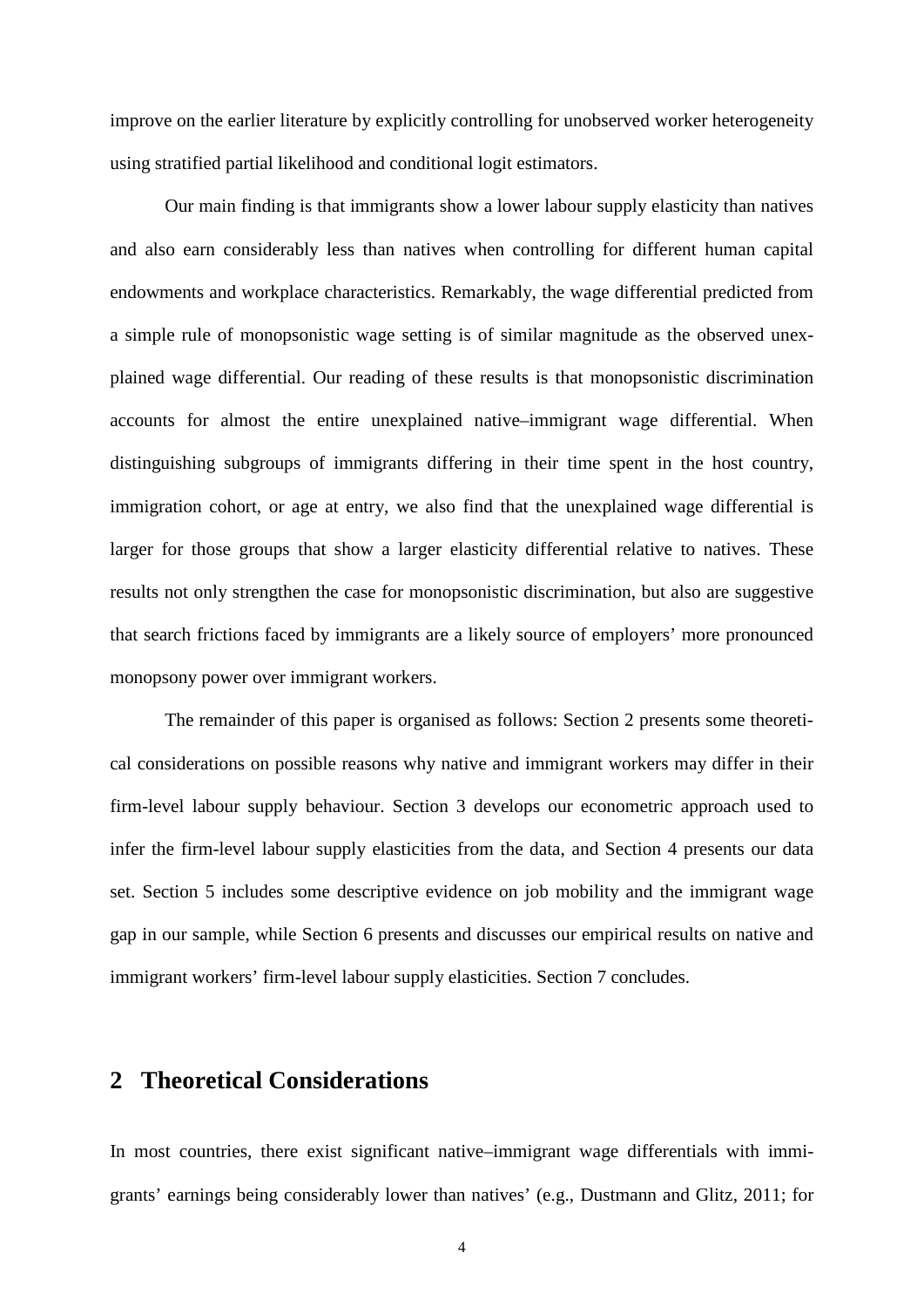Germany, e.g., Algan *et al.*, 2010; Dustmann *et al.*, 2010). One obvious reason for these differentials may be different endowments in human capital among groups: Immigrants and natives may, for instance, differ in their education levels and their occupations. Furthermore, immigrants may lack country-specific human capital upon arrival in the host country but catch up with natives' earnings over time as they acquire the missing country-specific skills and gain in productivity. Following Chiswick (1978), a vast literature has investigated whether there exists an assimilation process that reduces wage differences between immigrants and natives in the course of time spent in the host country. The general finding of this literature is that there are large initial differentials that tend to decline as immigrants spend time in the host country. Nonetheless, even after a long stay in the host country immigrants still get paid lower wages than comparable natives (cf. Dustmann and Glitz, 2011).

Apart from productivity differences stemming from missing country-specific skills, part of the native–immigrant wage differential may also reflect discrimination against immigrants. While prejudices against immigrants may give rise to Beckerian (1971) tastebased discrimination, employers may also possess more monopsony power over immigrant than over native workers resulting in monopsonistic discrimination against immigrants (Robinson, 1933). Indeed, several studies have found non-trivial unexplained wage differentials likely to reflect discrimination against immigrants (e.g., Kee, 1995; Nielsen *et al*., 2004; Elliot and Lindley, 2008; Lehmer and Ludsteck, 2011).

Empirically, the scope of monopsonistic discrimination as an explanation of immigrant–native wage differentials leads to the question whether immigrant workers supply labour less elastically to firms than native workers. Put differently, the question is whether immigrants' labour supply to the firm is less driven by wages than natives'. As the "new" monopsony literature stresses, search frictions, mobility costs, and heterogeneous preferences over non-wage job characteristics are the main forces limiting the elasticity of workers' labour supply to employers. If we think of search frictions – as in the Burdett and Mortensen (1998)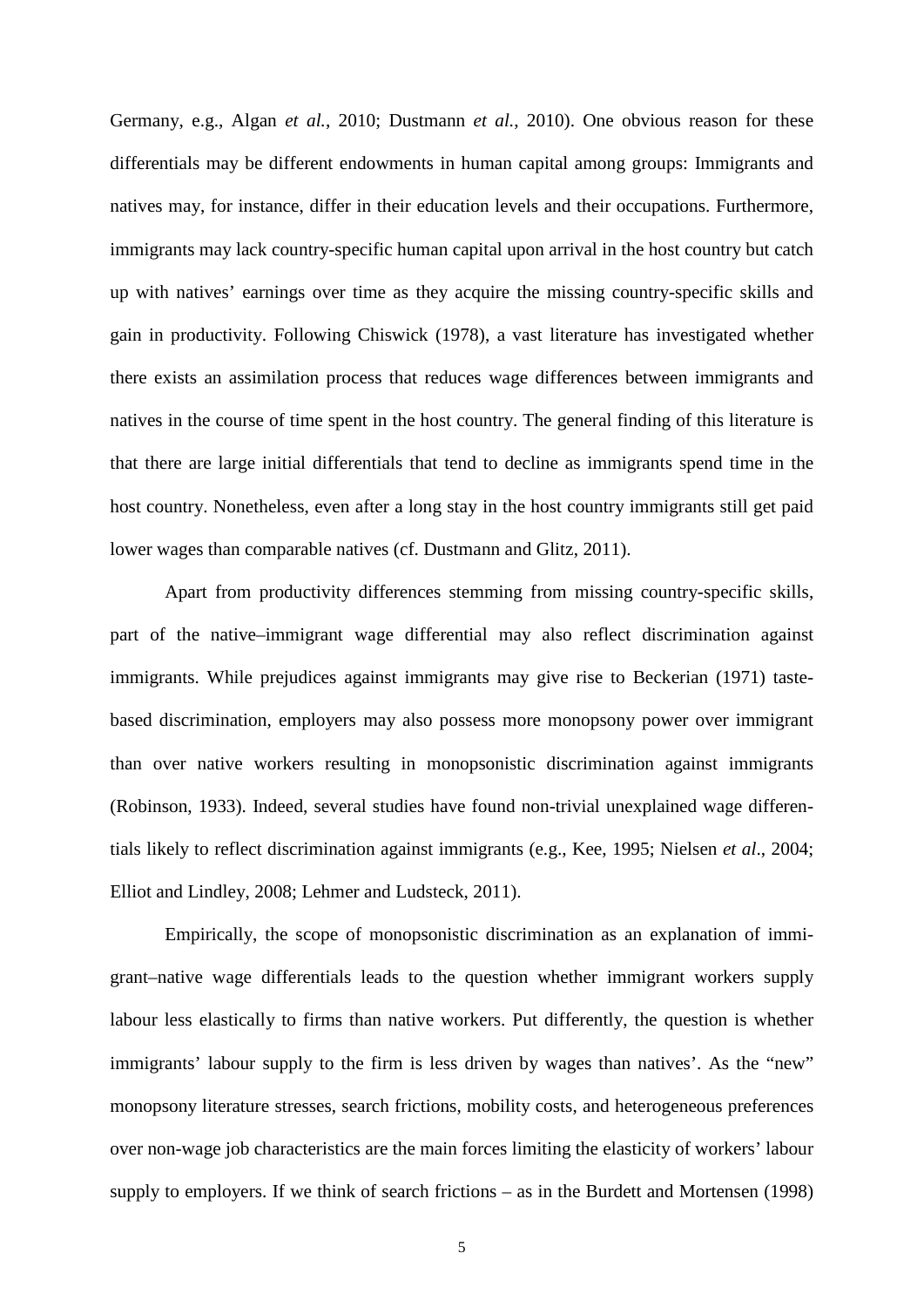model – as a source of employers' monopsony power, immigrants lacking country-specific skills may find it harder to climb the job ladder because they face more severe search frictions and thus end up with lower wages than natives. For instance, immigrants may have a lower job finding rate because of limited command of the host country's language, limited knowledge on search channels, application routines and institutional details, or less extensive search networks. Furthermore, there is evidence of considerable workplace segregation of immigrants (Åslund and Skans, 2010; Glitz 2012*b*) likely to limit their choice of employers. What is more, immigrants have been found to be more risk averse and less mobile than natives (Jaeger *et al.*, 2010) and to form enclaves (e.g., Cutler *et al.*, 2008; Granato, 2009), which may also limit their regional mobility. All these factors are likely to further impede immigrants' search activities and therefore should provide employers with additional monopsony power over them.

In line with these considerations, Hotchkiss and Quispe-Agnoli (2012) report that undocumented U.S. workers in Georgia supply labour less elastically to the firm than documented ones and also show that this explains part of the observed within-firm wage differential between these two groups. At first sight, one may argue that undocumented workers face similar restraints in their labour supply behaviour as immigrants. As undocumented workers can rely only on informal search channels, however, search frictions are arguably of different nature for undocumented workers than for the whole group of immigrants. Therefore, comparing firm-level labour supply elasticities for undocumented and documented workers is unlikely to be informative of the native–immigrant differential which is our point of interest.

That said, there are also some reasons to conjecture immigrants to supply labour even more elastically to firms than natives. If we think of horizontal job differentiation as one source of monopsony power, immigrants may have less pronounced preferences over nonwage job characteristics and may thus be more driven by pecuniary considerations than natives. For example, immigrants may be less attached to particular firm cultures and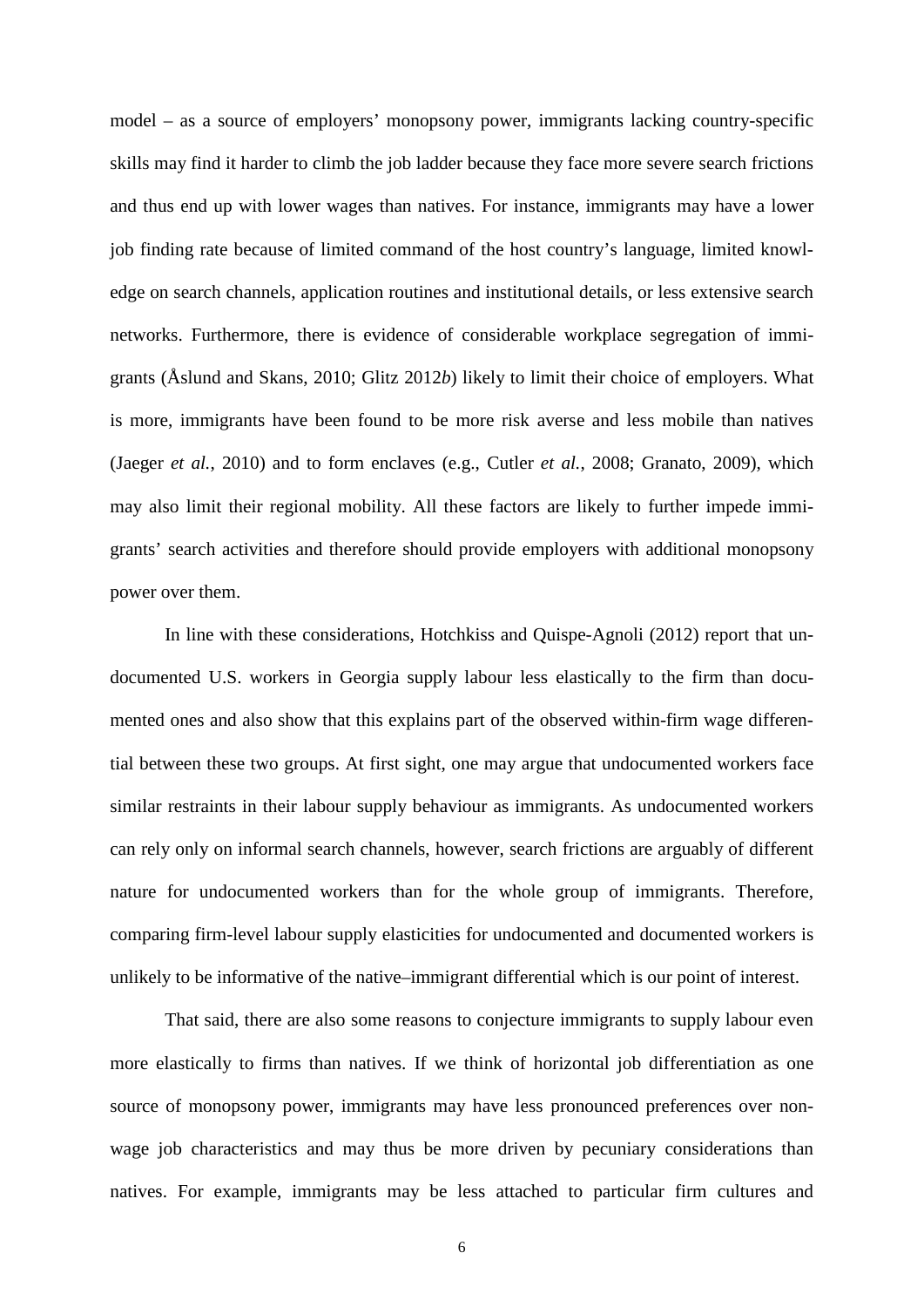institutional details. Furthermore, immigrants typically experience substantial occupational downgrading when entering the host country's labour market (e.g., Chiswick *et al.*, 2005; Constant and Massey, 2005) and may try to reduce their occupational mismatch by increased job shopping activities.

It is therefore unclear *ex ante* whether the elasticity-inhibiting or the elasticityenhancing factors dominate and whether monopsonistic discrimination against immigrants is thus viable. To assess whether monopsony may explain part of the native–immigrant wage differential, we will in the following use a semi-structural estimation approach proposed by Manning (2003*a*) to infer the firm-level labour supply elasticity from workers' transition behaviour in the labour market separately for immigrants and natives.

In a second step, we shall investigate whether the firm-level labour supply elasticity varies for different subgroups of immigrants. We consider immigrants differing along three dimensions: (i) their time spent in the host country, (ii) their immigration cohort, and (iii) their age at entry. Since these immigrants are likely to differ in their search frictions (as detailed in Section 6), this not only allows us to further scrutinise the case for monopsonistic discrimination against immigrants but also to shed light on the sources of employers' monopsony power over immigrants.

## **3 Econometric Approach**

The starting point of our econometric approach, which has been pioneered by Manning (2003*a*, pp. 96–104), is a simple dynamic monopsony model for the labour supply to the firm. Consider a firm paying some wage  $w$  at time  $t$ . We model the change in the labour supply to this firm  $L(w)$  as

$$
\dot{L}(w) = R(w) - s(w)L(w),\tag{1}
$$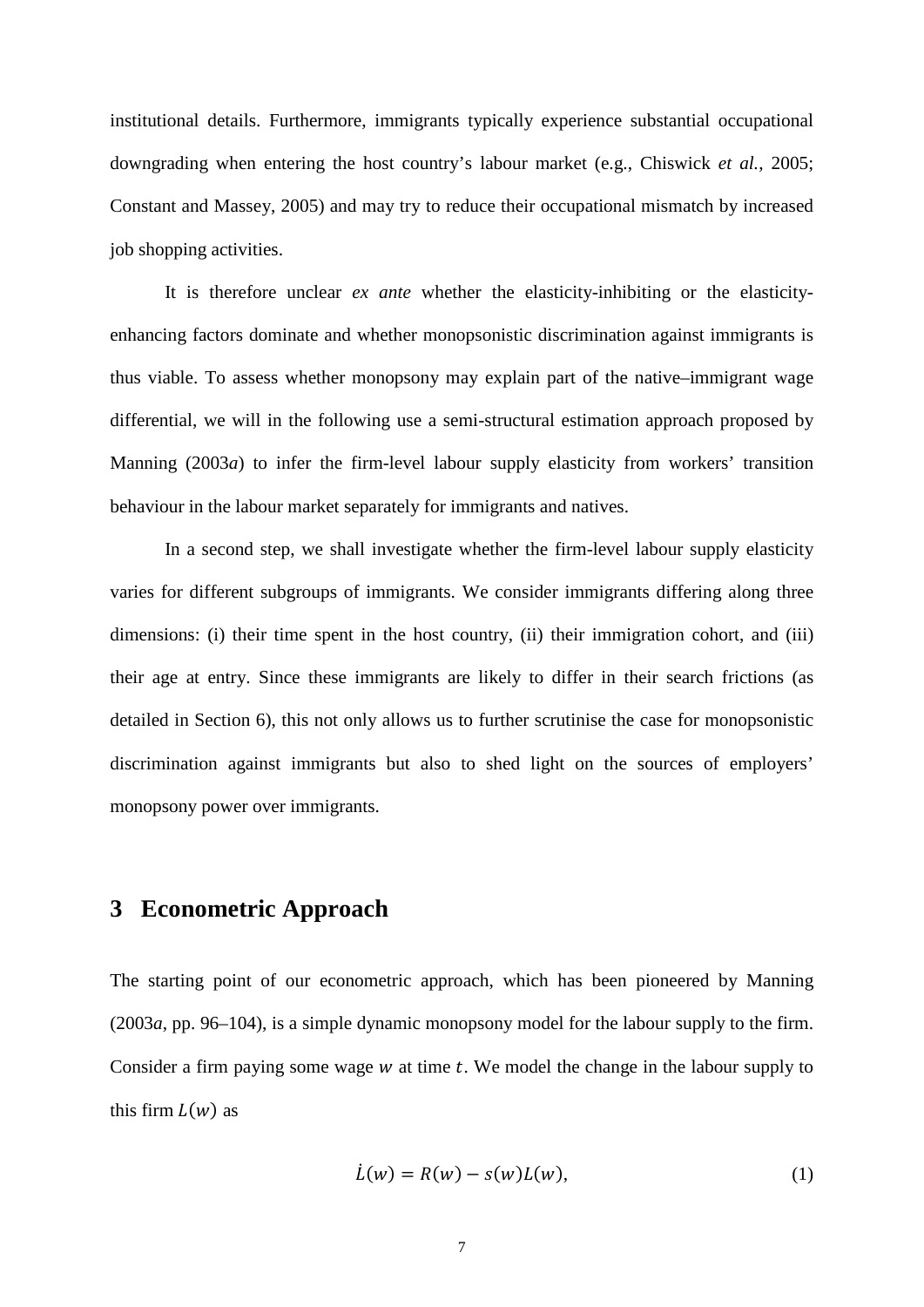where  $R(w) > 0$  denotes the number of recruits arriving at the firm at time t with  $R' > 0$  and  $0 \lt s(w) \lt 1$  the separation rate with  $s' \lt 0$ . Accordingly, we assume that the firm can increase its labour supply by increasing its wage and that the labour supply adjusts sluggishly over time. Now consider a steady state with  $L(w) = 0$ . Then, we arrive at

$$
L(w) = R(w) / s(w)
$$
 (2)

with  $L' > 0$ .<sup>[2](#page-7-0)</sup> From (2) we get the long-run labour supply elasticity at the level of the firm  $\varepsilon_{Lw}$ as the difference of the wage elasticity of recruits  $\varepsilon_{Rw}$  and the wage elasticity of the separation rate  $\varepsilon_{sw}$ 

$$
\varepsilon_{Lw} = \varepsilon_{Rw} - \varepsilon_{sw}.\tag{3}
$$

Equation (3) further simplifies once we impose more structure on the model. Making use of Burdett and Mortensen's (1998) equilibrium search model with wage posting, which can be thought of as a dynamic general equilibrium model of monopsonistic competition, Manning demonstrates that  $\varepsilon_{Rw} = -\varepsilon_{sw}$ , so that the supply elasticity becomes

$$
\varepsilon_{Lw} = -2\varepsilon_{sw}.\tag{4}
$$

Intuitively, this holds because in this model one firm's wage-related hire is another firm's wage-related quit as transitions from and to non-employment are thought of as wage-inelastic. Equation (4) would allow us to identify the firm-level labour supply elasticity by just estimating the separation rate elasticity and is the basis of the studies by Barth and Dale-Olsen (2009), Ransom and Oaxaca (2010), Ransom and Sims (2010), as well as Falch (2011).

Incorporating wage-elastic transitions from and to non-employment, for instance due to voluntary unemployment induced by welfare payments, Manning further shows that the

<span id="page-7-0"></span><sup>&</sup>lt;sup>2</sup> Note that perfect competition is nested as the case with  $L' \to \infty$  due to  $s' \to -\infty$  and  $R' \to \infty$  at the competitive market wage that equalises labour supply and demand at the market level.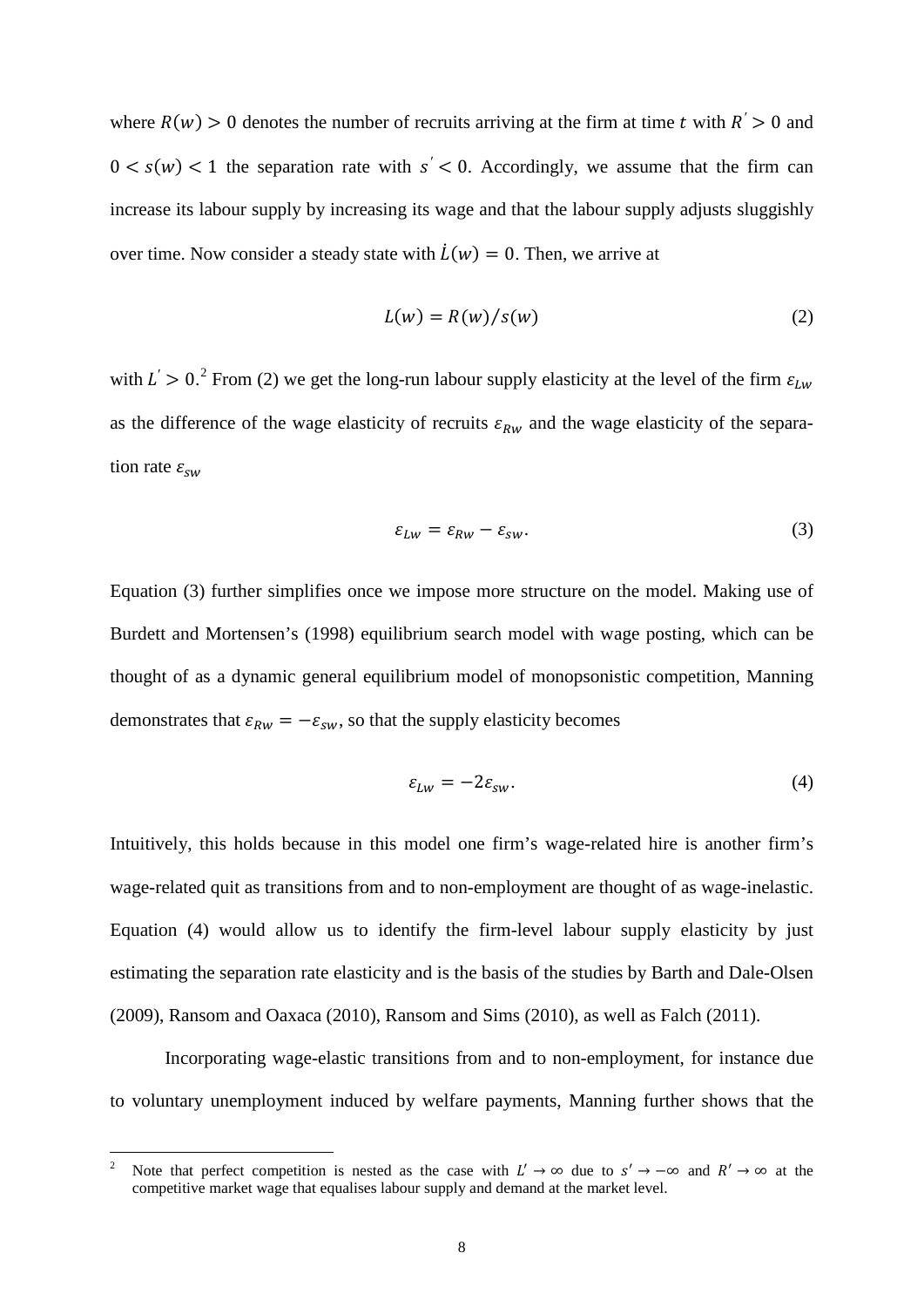firm-level labour supply elasticity is given by the difference of a weighted average between the recruitment elasticities from employment and non-employment,  $\varepsilon_{RW}^e$  and  $\varepsilon_{RW}^n$ , and the separation rate elasticities to employment and non-employment,  $\varepsilon_{sw}^e$  and  $\varepsilon_{sw}^n$ ,

$$
\varepsilon_{Lw} = \theta_R \varepsilon_{Rw}^e + (1 - \theta_R) \varepsilon_{Rw}^n - \theta_s \varepsilon_{sw}^e - (1 - \theta_s) \varepsilon_{sw}^n \tag{5}
$$

with the weights being given by the share of recruits from employment  $\theta_R$  and the share of separations to employment  $\theta_s$ , respectively. In a steady state,  $\theta \equiv \theta_R = \theta_s$  holds.

In Burdett and Mortensen's model, workers change employers whenever offered a wage higher than the on-going one, which is quite restrictive. Allowing for stochastic job-tojob moves and adding more structure to the model, in particular by modelling the separation rate and recruitment functions as iso-elastic in wages, Manning demonstrates that the long-run elasticity of the labour supply to the firm is given by

$$
\varepsilon_{Lw} = -(1+\theta)\varepsilon_{sw}^e - (1-\theta)\varepsilon_{sw}^n - \varepsilon_{\theta w},\tag{6}
$$

where  $\varepsilon_{\theta w}$  denotes the wage elasticity of the share of recruits hired from employment and, together with  $\theta$ , informs us on the recruitment function of the firm.<sup>[3](#page-8-0)</sup> This more general approach is adopted by Hirsch *et al.* (2010) and Booth and Katic (2011). To estimate the supply elasticity as given in equation (6), one has to estimate (i) the separation rate elasticity to employment  $\varepsilon_{sw}^e$ , (ii) the separation rate elasticity to non-employment  $\varepsilon_{sw}^n$ , (iii) the wage elasticity of the share of hires from employment  $\varepsilon_{\theta w}$ , and (iv) the share of hires from employment  $\theta$ .

Following Manning's approach, we estimate the separation rate elasticities  $\varepsilon_{sw}^e$  and  $\varepsilon_{sw}^n$  from two hazard models for the instantaneous separation rates to employment and nonemployment. We model the respective separation rate of job spell  $i$  belonging to worker  $m$  as

<span id="page-8-0"></span><sup>3</sup> Note that the more simple approach as given by equation (4) is nested as  $\varepsilon_{sw}^n$ ,  $\varepsilon_{\theta w} \to 0$  and  $\theta \to 1$ .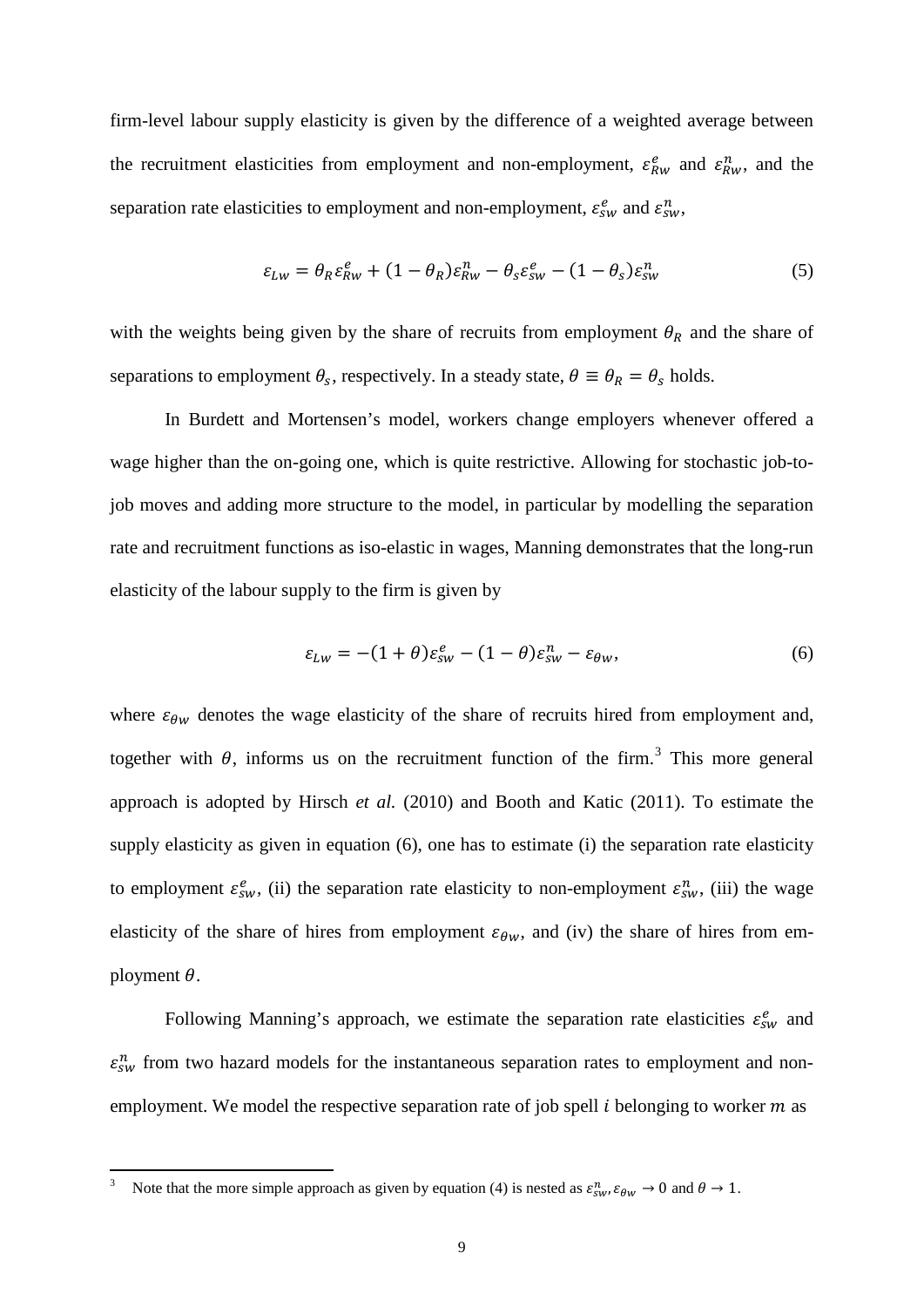$$
s_i^r(t|\mathbf{x}_i^r(t), v_{m(i)}^r(t)) = s_0^r(t) \exp(\mathbf{x}_i^r(t)'\boldsymbol{\beta}^r) v_{m(i)}^r(t)
$$
\n<sup>(7)</sup>

with route  $r = e, n$ , baseline hazard  $s_0^r(t)$ , a vector of time-varying covariates  $\mathbf{x}_i^r(t)$ , a vector of coefficients  $\beta^r$ , and unobserved worker heterogeneity  $v^r_{m(i)}(t)$ , where t corresponds to the time since the start of the job spell, i.e. job tenure. Including the log wage as covariate results in an iso-elastic separation rate as required by Manning's approach, and its coefficient gives the respective separation rate elasticity  $\varepsilon_{sw}^r$ .

We should make clear that the inclusion of unobserved worker heterogeneity to the separation equations is indispensible for our investigation as we have only few information on natives' and immigrants' socio-economic backgrounds, though these are likely to differ considerably. As a case in point, our data (for the details, see Section 4) do not contain information on immigrants' pre-migration labour market performance or their motivation. We do not know either whether immigrants experienced occupational downgrading when entering the German labour market. All these factors may obviously affect immigrants' transition behaviour and cause it to differ substantially from natives'. However, they are only partly reflected in, though certainly correlated with immigrants' observed characteristics, so that omitting unobserved worker heterogeneity is most likely to cause severe bias in the estimates.

To tackle this problem, we make use of stratified Cox models in which the baseline hazard  $s_0^r(t)$  is some arbitrary non-negative function of job tenure as is the unobserved worker heterogeneity  $v_{m(i)}^r(t)$ .<sup>[5](#page-9-1)</sup> Put differently, in a stratified Cox model the baseline hazard is assumed to be worker-specific and thus captures time-invariant unobserved worker heterogeneity. It is important to stress that by allowing for worker-specific baseline hazards the proportionality assumption inherent to the class of hazard rate models defined by (7)

<span id="page-9-0"></span> <sup>4</sup> Assuming conditional independence of the separation probabilities to employment and non-employment Manning shows that they can be estimated separately by two independent hazard rate models. When estimating the separation rate to non-employment all job spells are used. Yet, when estimating the separation rate to employment only those job spells that do not end with a transition to non-employment are considered.

<span id="page-9-1"></span><sup>5</sup> See Kalbfleisch and Prentice (2002) for details on (stratified) Cox models.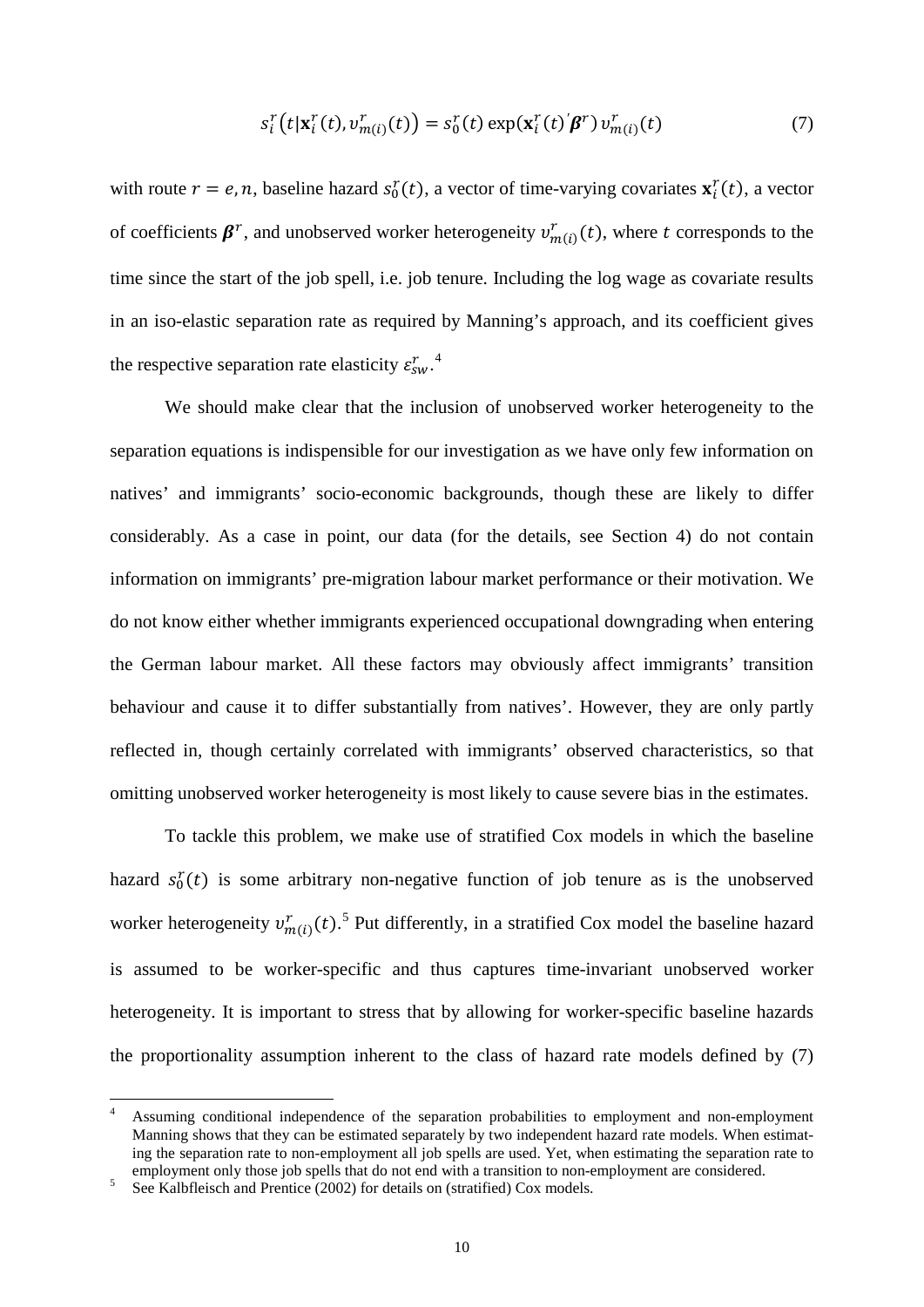needs to hold only for job spells belonging to the same worker but may very well be violated across workers without invalidating identification (cf. Kalbfleisch and Prentice, 2002, pp. 118/119). As a consequence, our estimations relying on stratified Cox models do not suffer from the widely raised criticism against proportional hazard models.

To estimate stratified Cox models, we adopt the stratified partial likelihood estimator that allows us to sweep out the worker-specific baseline hazard without the need of identifying it and thus to estimate the covariates' coefficients while controlling for unobserved worker heterogeneity in a similarly convenient way as with the within estimator in linear fixed-effects models (cf. Ridder and Tunalı, 1999). The stratified partial likelihood estimator does so by resting the identification of  $\beta^r$  on within-variation at the worker level. Hence, it requires multiple job spells per worker and thus long and rich enough data. The use of stratified Cox models therefore allows us to go beyond the existing literature on monopsonistic (gender) discrimination, such as Barth and Dale-Olsen (2009), Hirsch *et al.* (2010), and Ransom and Oaxaca (2010), by controlling for unobserved worker heterogeneity that may be correlated with included covariates. It also considerably mitigates possible concerns on the endogeneity of workers' wages in the separation equations.

That said, estimating stratified Cox models implies that we control for job tenure as the worker-specific baseline hazard  $s_0^r(t)v_{m(i)}^r(t)$  in equation (7) drops out of the partial likelihood function without being constrained to be constant over job tenure  $t$ . However, from a theoretical perspective, it may seem at first sight plausible to restrict the separation rate not to depend on job tenure. As argued by Manning (2003*a*, p. 103), one of the key results of dynamic monopsony models *à la* Burdett and Mortensen (1998) giving rise to firm-level labour supply as in equation (1) is that firms raise wages in order to increase tenure. Thus, controlling for tenure might take away original variation from the wage variable. Yet, as Manning also notes, the positive relationship between wages and tenure may be spurious under seniority wage scales. Since there is ample evidence suggesting that these are wide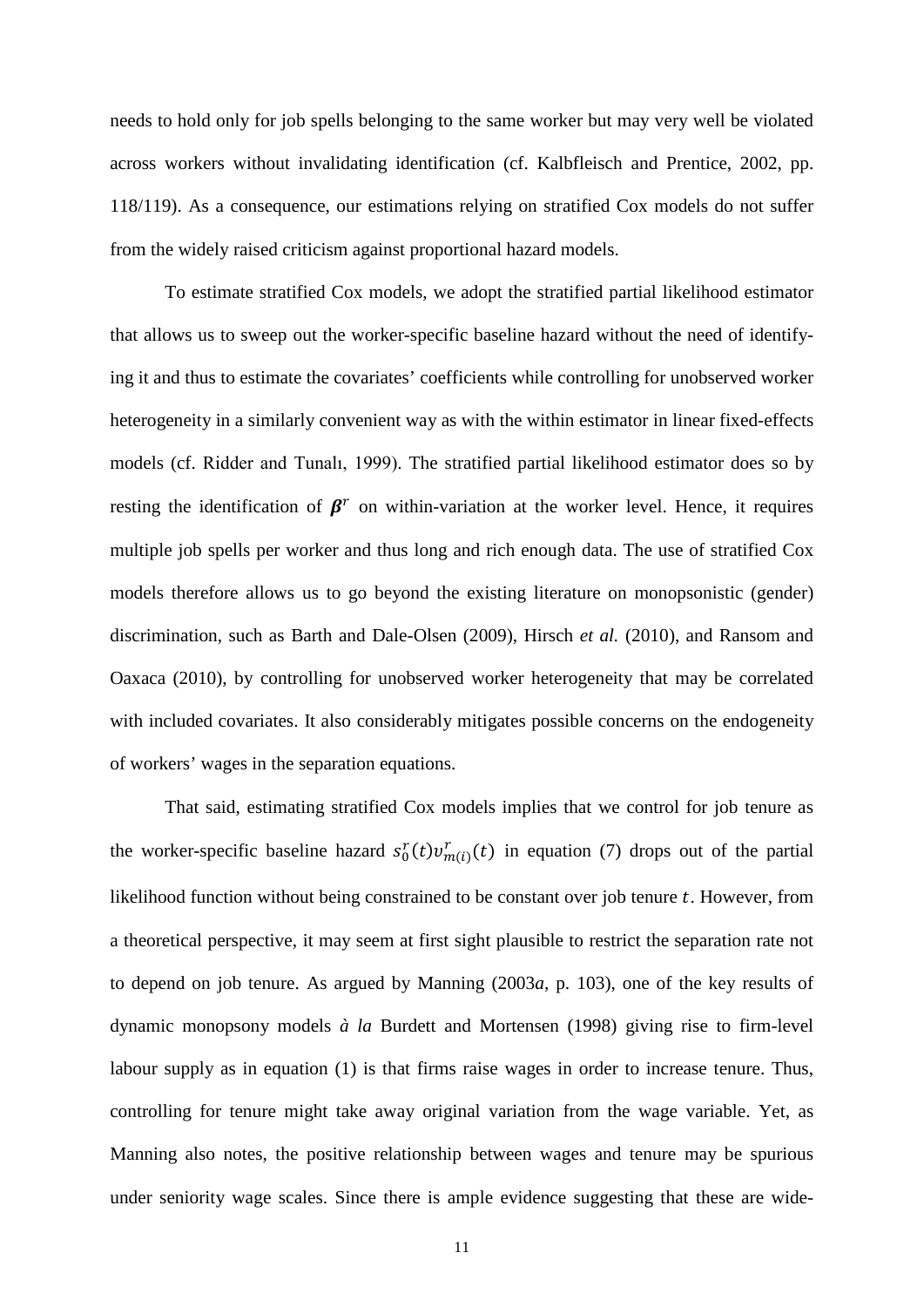spread in the German labour market (see, e.g., Zwick, 2011; 2012), we think controlling for tenure is appropriate in our application.

To estimate the wage elasticity of the share of recruits hired from employment  $\varepsilon_{\theta w}$ , we model the probability that a worker is hired from employment (as opposed to non-employment) as a logit model

$$
Pr[y_i = 1 | \mathbf{x}_i, v_{m(i)}] = \Lambda(\mathbf{x}_i' \boldsymbol{\beta} + v_{m(i)}),
$$
\n(8)

where notation follows the same rules as before,  $y_i$  is an indicator variable for a hire from employment, and Λ denotes the c.d.f. of the standard-logistic distribution. To get rid of unobserved worker heterogeneity correlated with observed characteristics, we use the conditional logit (or fixed-effects logit) estimator (see, e.g., Cameron and Trivedi, 2005). Intuitively, this estimator controls for worker fixed effects by conditioning on those workers who are at one point of time hired from employment and from non-employment at another and discarding those always hired from the same labour market status. Identification of  $\beta$  thus relies on those workers for whom  $y_i$  changes over time, that is workers with at least two job spells and different previous labour market status. As can be easily shown, when including the log wage as a covariate in (8) its coefficient gives the wage elasticity of the share of recruits hired from employment  $\varepsilon_{\theta w}$  divided by 1 −  $\theta$ . So multiplying the coefficient by 1 −  $\theta$  yields the estimate of the wage elasticity we are aiming for.

The last step to get an estimate of the firm-level labour supply elasticity is to estimate the share of hires from employment  $\theta$ . We do so by simply taking the observed average from the data. Then using (6) yields an estimate for the labour supply elasticity with standard errors for the estimated elasticity being provided by the bootstrap.

To assess the economic relevance of the estimated native–immigrant firm-level supply elasticity differential, we use the fact that in a simple (dynamic) model of monopsony a worker's wage is given by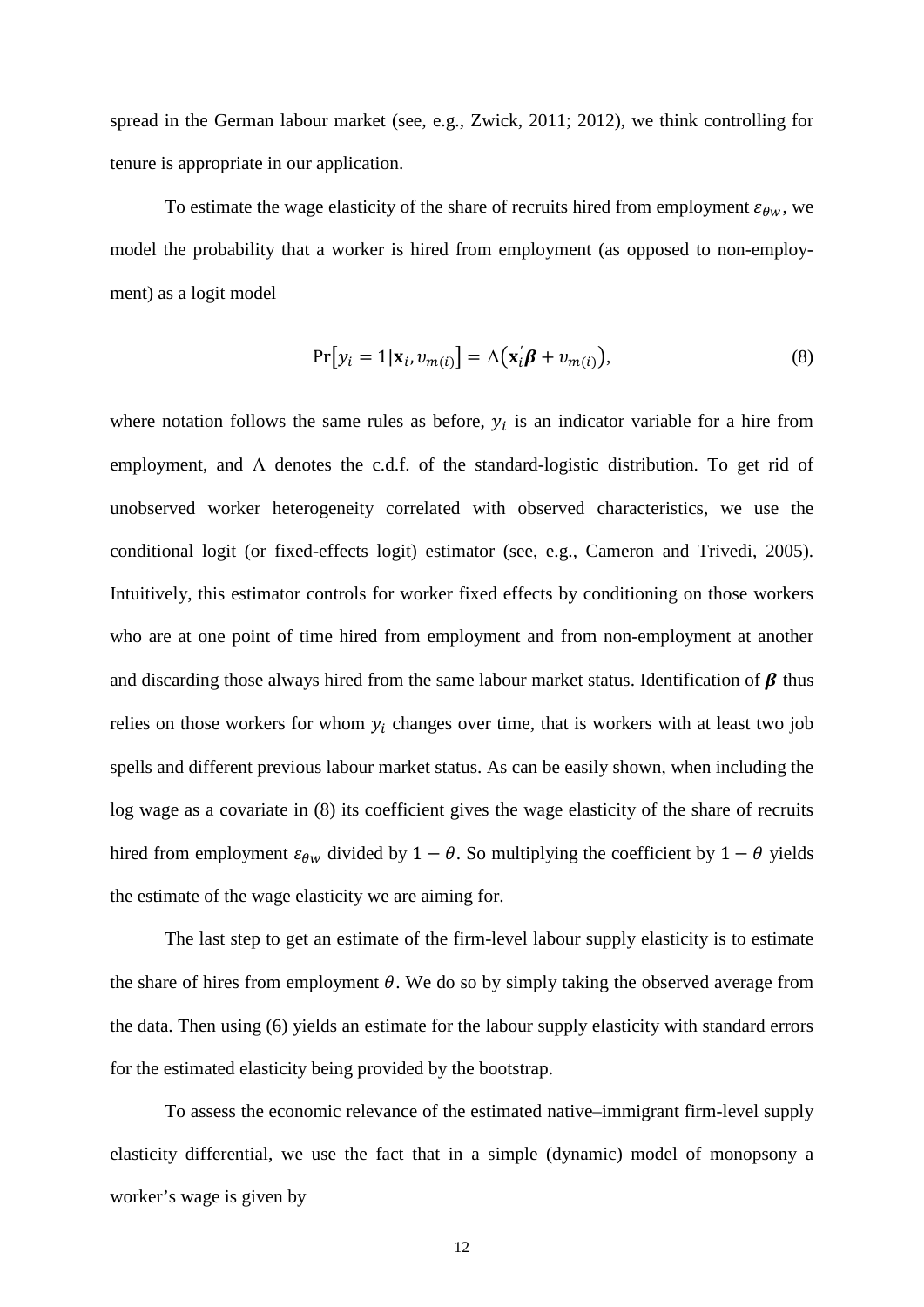$$
w = \frac{\varepsilon_{Lw}}{1 + \varepsilon_{Lw}} \phi,\tag{9}
$$

where  $\phi$  denotes the worker's marginal revenue product.<sup>[6](#page-12-0)</sup> Consider now immigrants and natives with the same marginal revenue product  $\phi$  but different elasticities  $\varepsilon_{Lw}^l$  and  $\varepsilon_{Lw}^N$ , where the superscripts  $I$  and  $N$  refer to immigrant and native workers, respectively. Assuming the same productivity across workers is plausible as our stratified Cox and conditional logit estimations have controlled for both standard human capital variables and unobserved worker heterogeneity. Then the immigrant–native wage differential following from equation (9) is

$$
\ln w^{I} - \ln w^{N} \approx \frac{w^{I} - w^{N}}{w^{N}} = \frac{\varepsilon_{Lw}^{I} - \varepsilon_{Lw}^{N}}{\varepsilon_{Lw}^{V}(\varepsilon_{Lw}^{I} + 1)},
$$
\n(10)

and equation (10) provides us with an estimate of the immigrant–native wage differential under monopsonistic discrimination.

## **4 Data**

To put this approach into practice, we need detailed data on job lengths, preceding and subsequent jobs and periods of non-employment, as well as on workers and employers over a long period of time. Otherwise, correcting for unobserved worker heterogeneity by means of stratified Cox and conditional logit models and multiple-spell data could not be done convincingly. For our purpose we combine two administrative data sets for the period 1985–2008: the Sample of Integrated Labour Market Biographies (SIAB) and the Establishment History Panel (BHP) provided by the Institute for Employment Research (IAB).

The data on job lengths (on a daily basis), transitions, and worker characteristics come from the SIAB. The SIAB comprises a 2 per cent random sample of all wage and salary

<span id="page-12-0"></span> <sup>6</sup> To derive equation (9) in a dynamic monopsony model, we would have to assume that firms maximise steady-state profits and discount future profits at a negligible rate.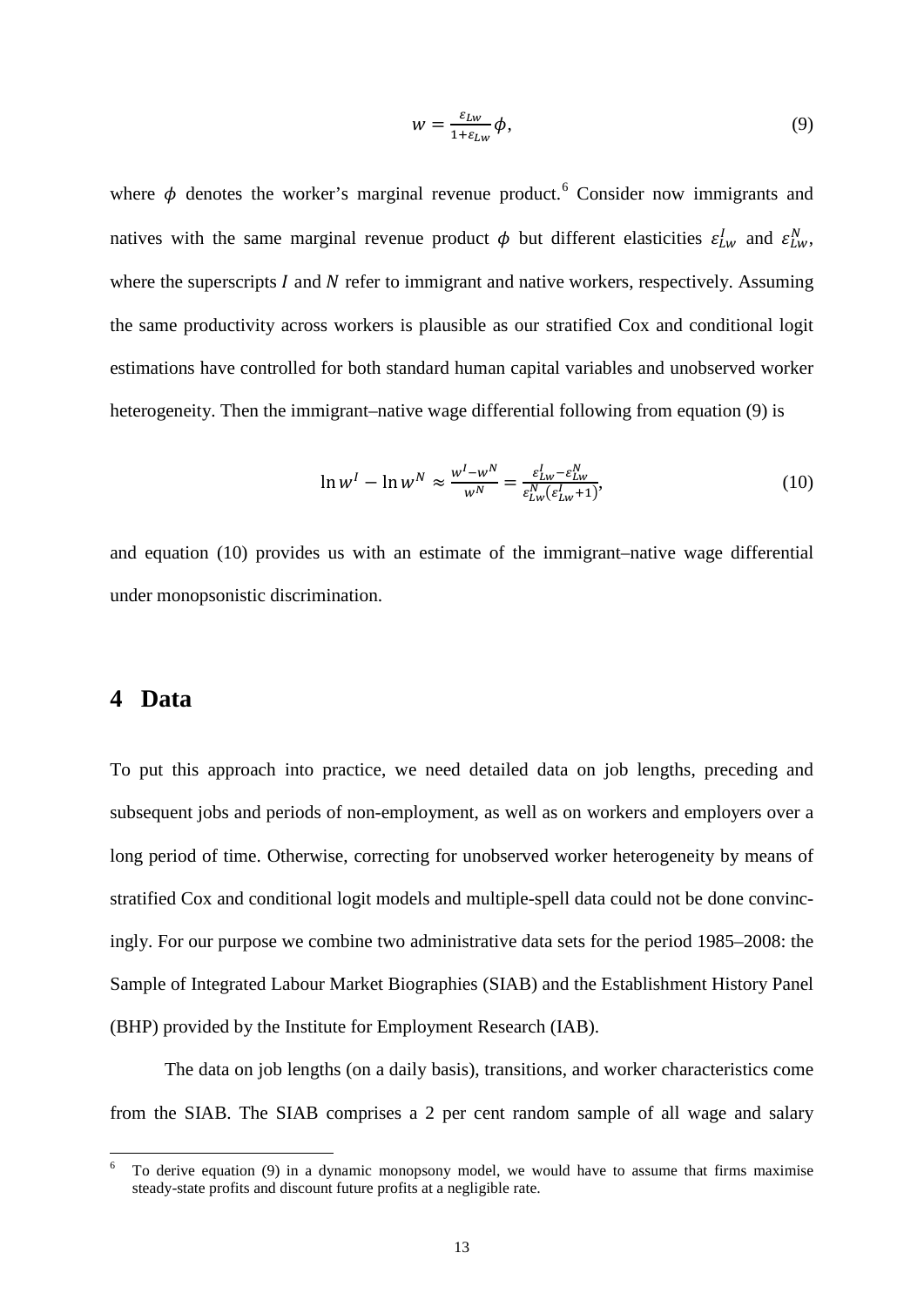employees registered with the German social security system during the period 1975–2008, where about 80 per cent of all people employed in Germany are covered by the system (for details, see Dorner *et al.*, 2010). Since the information contained is used to calculate social security contributions, the data set is highly reliable and especially useful for analyses taking wages and job durations into account.

Information on employers comes from the BHP which again consists of data from the German social insurances that are this time aggregated at the plant level as of the 30th of June of a year (for details, see Spengler, 2008). It not only contains information on plants' workforce composition and size but also on downsizing and plant closures. This is particularly important as we aim at identifying the impact of wages on individual workers' separation decisions. Without correcting for downsizing and closing plants, however, part of the measured effect of wages on separations and hirings may be demand-driven rather than a supply-side response and may for this reason not allow us to infer the firm-level labour supply elasticities from separation rate elasticities. To alleviate this problem, we will exclude job spells in downsizing as well as closing plants.

Our data allow us to identify immigrants only on the basis of citizenship. Due to the *jus sanguinis* tradition of the German law, naturalisation rates are traditionally very low, so that second-generation immigrants are still likely to possess foreign citizenship. To mitigate possible effects of naturalisation, we follow Brücker and Jahn (2011) and classify all individuals as immigrants who are reported as foreign citizens in their first observation available. Another important immigrant group, which possesses German citizenship, consists of socalled ethnic Germans or *(Spät-)Aussiedler* (for details on ethnic German immigrants, see Hirsch *et al.*, 2013). Since ethnic Germans' labour market performance in general resembles that of other immigrants (cf. Glitz, 2012*a*; Hirsch *et al.*, 2013), we again follow Brücker and Jahn (2011) and classify them as immigrants.

Although our data contain observations for East German workers from 1992 onwards,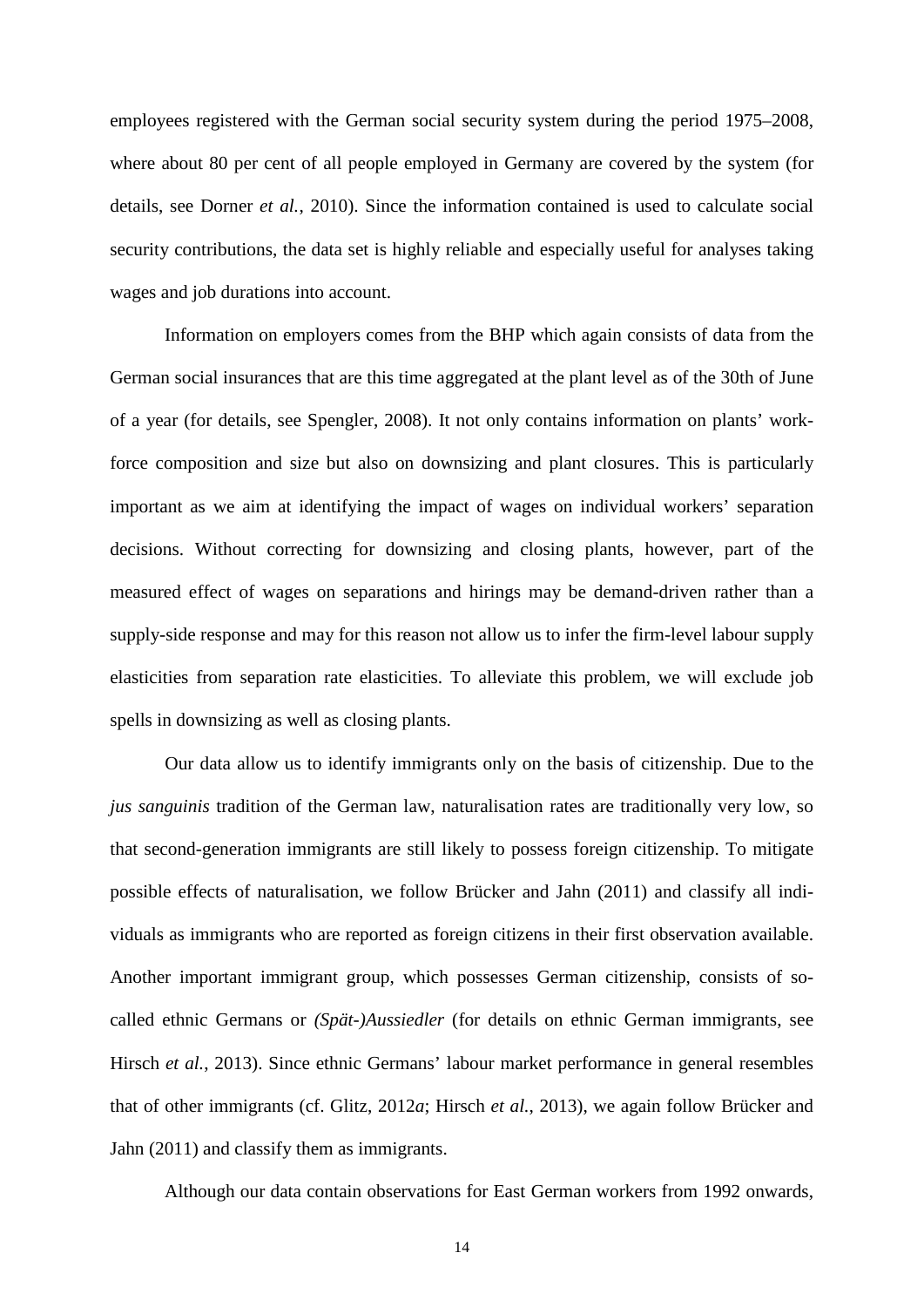restricting our analysis to the post-unification period would markedly reduce our period of observation and thus the scope of our investigation. It would also add only few observations for immigrants as the wage and salary immigrant population in East Germany is small. We will thus focus our analysis throughout on individuals working in West Germany (excluding Berlin) during the period 1985–2008 and further restrict it to males aged 18–55 years.

The merged data set allows us to build up an inflow sample of job spells starting between 1985 and 2008 taking into account workers' previous labour market status, the job length, and – provided the job ended during our period of observation – workers' subsequent labour market status. In the following, we follow our theoretical model and distinguish two labour market status: employment and non-employment. Consequently, a job may end with a transition to employment, which refers to a new job with another employer (i.e. a plant with a different plant identifyer), or with a transition to non-employment, which refers to a subsequent spell in registered unemployment or no spell in the data at all.<sup>[7](#page-14-0)</sup> The latter either implies that the individual has changed to non-employment without receiving unemployment benefits or that he has become, for instance, a self-employed not included in the data set. While our data do not enable us to disaggregate this category of unknown destination, information from other German data sets suggests that the vast majority of employees in this category have indeed moved to non-employment.<sup>[8](#page-14-1)</sup>

Whereas information on job spells and daily gross wages included in the data are highly reliable, the data include no detailed information on the number of hours worked, and wages are also top-coded at the social security contribution ceiling, which affects 10.7 per cent of our observations. To deal with the first drawback, we restrict our analysis to full-time workers for whom daily wages are comparable. To cope with the second, we impute wages

<span id="page-14-0"></span>Note that separations are ignored if the employee is recalled by the same plant within three months.<br>See, for example, Bartelheimer and Wieck (2005) for a transition matrix between employment and non-

<span id="page-14-1"></span>employment based on the German Socio-Economic Panel that allows stratification of the "unknown" category into detailed categories.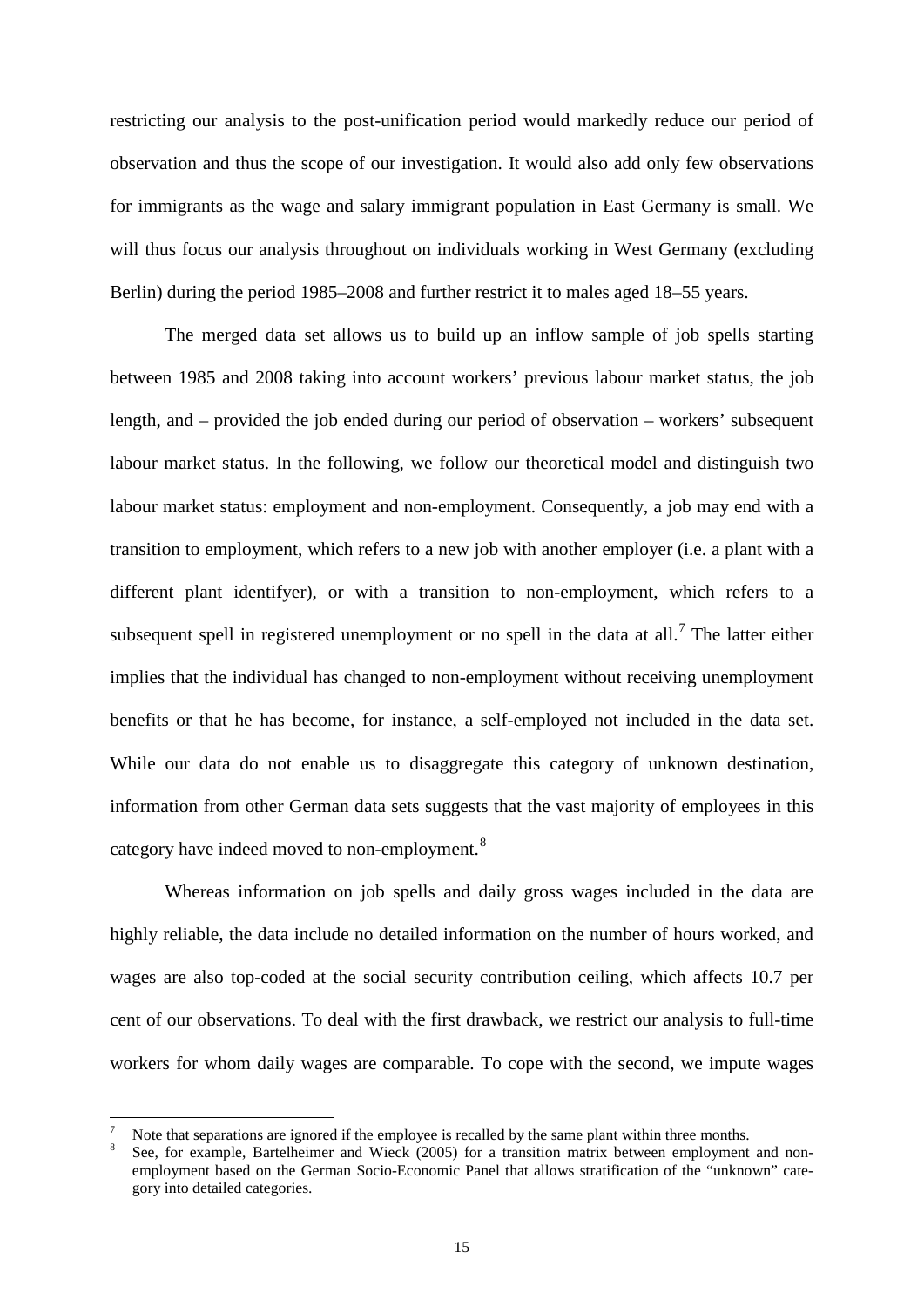above the ceiling using a heteroscedastic single imputation approach developed by Büttner and Rässler (2008) for this data set.<sup>[9](#page-15-0)</sup> Besides, information on workers' education is provided by employers. Consequently, this information is missing for 5.7 per cent of all observations. To alleviate this problem, we impute the missing information on education by employing a procedure proposed by Fitzenberger *et al.* (2006) that allows inconsistent education information to be corrected. After applying this imputation procedure, only about 1.3 per cent of the job spells are dropped due to missing or inconsistent information on education.

## **5 Descriptive Evidence**

Our final sample consists of 712,466 job spells belonging to 256,373 native workers and 148,013 spells belonging to 57,406 immigrant workers. For descriptive statistics on key variables, see the Appendix Table. As can be seen from Table 1, which gives an overview of our sample of job spells and the transitions between employment and non-employment, the majority of workers (62.2 per cent of natives and 58.7 per cent of immigrants) have at least two job spells in the data, and out of these roughly two thirds have changing previous labour market status. This enables us to implement our estimation strategy relying on stratified Cox and conditional logit models controlling for unobserved time-invariant worker heterogeneity.

#### **- TABLE 1 ABOUT HERE -**

Table 1 also makes clear that natives and immigrants show a rather different transition behaviour both with respect to hirings and to separations: First, natives are less often hired from non-employment with a share of hires from non-employment of 52.9 per cent than

<span id="page-15-0"></span>Note that including imputed wages as covariates in the stratified Cox and conditional logit models may introduce some bias in estimated wage elasticities. As a check of robustness, we repeated all estimations excluding job spells with top-coded wages, which gave very similar results.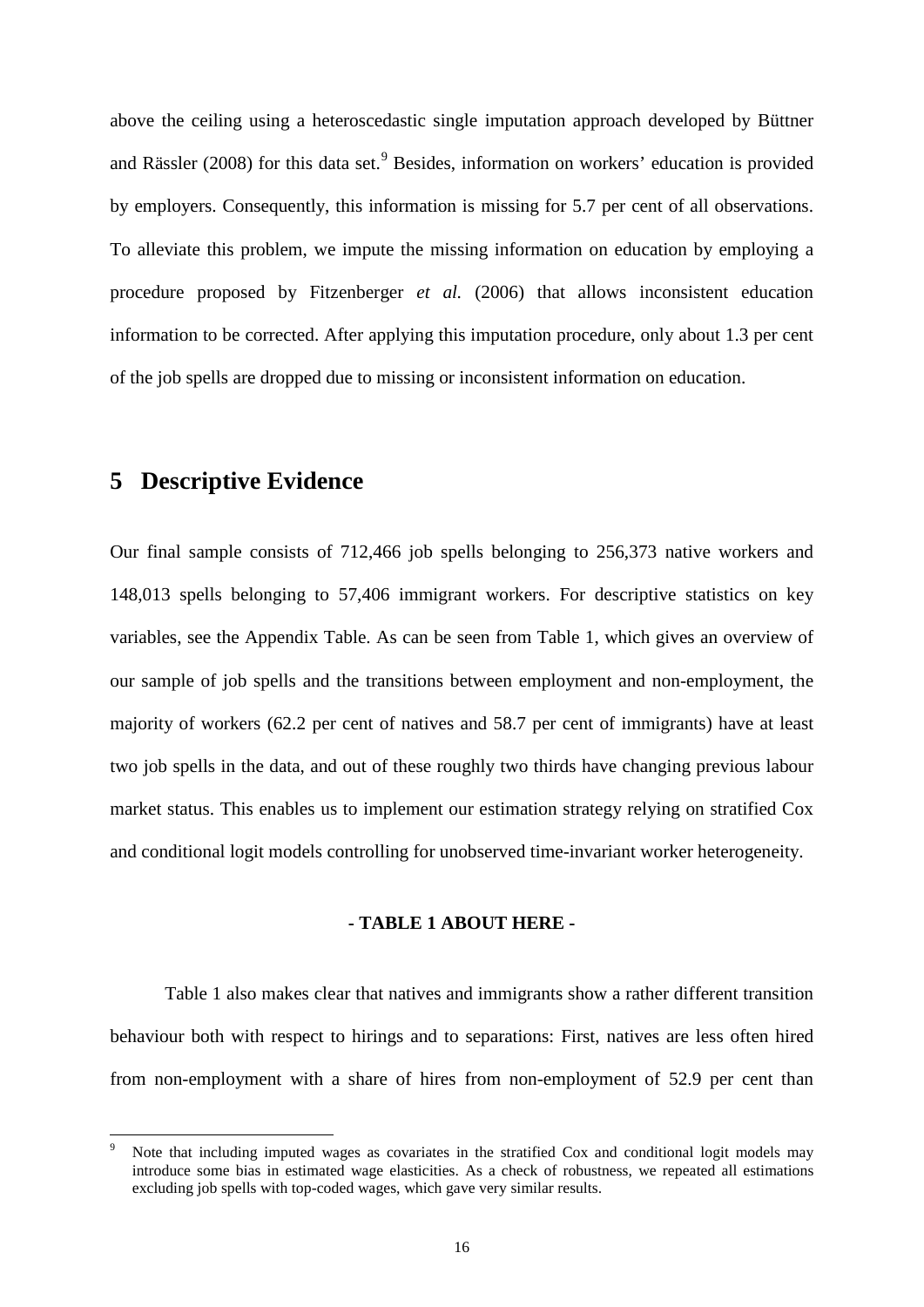immigrants whose share amounts to  $65.4$  per cent.<sup>[10](#page-16-0)</sup> This can be seen as a first indication that immigrants face more severe search frictions because the share of hires from non-employment can serve as a simple measure of search frictions in the labour market (see Manning, 2003*a*, pp. 44–49). Intuitively, the share reflects the difficulties to climb the job ladder by wageincreasing job shopping activities. Second, immigrants are relatively more likely to exit existing jobs to non-employment than employment (with separation rates to employment and non-employment of 57.0 and 30.9 per cent, respectively) compared to natives (with rates of 45.4 and 39.7 per cent, respectively). Again, this may reflect differences in search frictions as separations to employment are more likely to reflect voluntary job-to-job moves as a means of achieving better-paying jobs and reducing job mismatch.

Turning to wages, we find a large average raw native–immigrant wage differential of 20.4 log points (see the Appendix Table). In a next step, we run some standard wage regressions controlling for several worker, job, and plant characteristics to arrive at an estimate of the unexplained wage differential in our sample. In these estimations, we include six age and two education dummies as socio-economic variables. Job controls are eleven occupation and seven job tenure dummies. As plant controls we further include four plant size dummies, the shares of immigrant, part-time, high-skilled, low-skilled, and female workers in the plant's workforce, the median age of the plant's workers, and 24 sector dummies. All estimations also include year dummies, dummies for the size of the region the firm is located at (i.e. rural, urban, or metropolitan), and the unemployment rate at the municipality level.

Running these regressions, the results of which are shown in Table 2, yields an average unexplained native–immigrant wage differential of 5.8–15.0 log points depending on specification. Notably, the gap drops from 15.0 to 8.2 log points when adding occupation and

<span id="page-16-0"></span><sup>&</sup>lt;sup>10</sup> As detailed in Section 3, our estimation approach assumes steady-state conditions with the share of hires from and the share of separations to employment being equal, i.e.  $\theta \equiv \theta_R = \theta_s$ . As can be seen from Table 1, our data are in line with this assumption: The share of hires from employment is 47.1 per cent for natives and 34.6 per cent for immigrants, and the share of separations to employment (i.e. the share of non-censored jobs with a subsequent transition to employment) is 46.7 per cent and 35.1 per cent, respectively.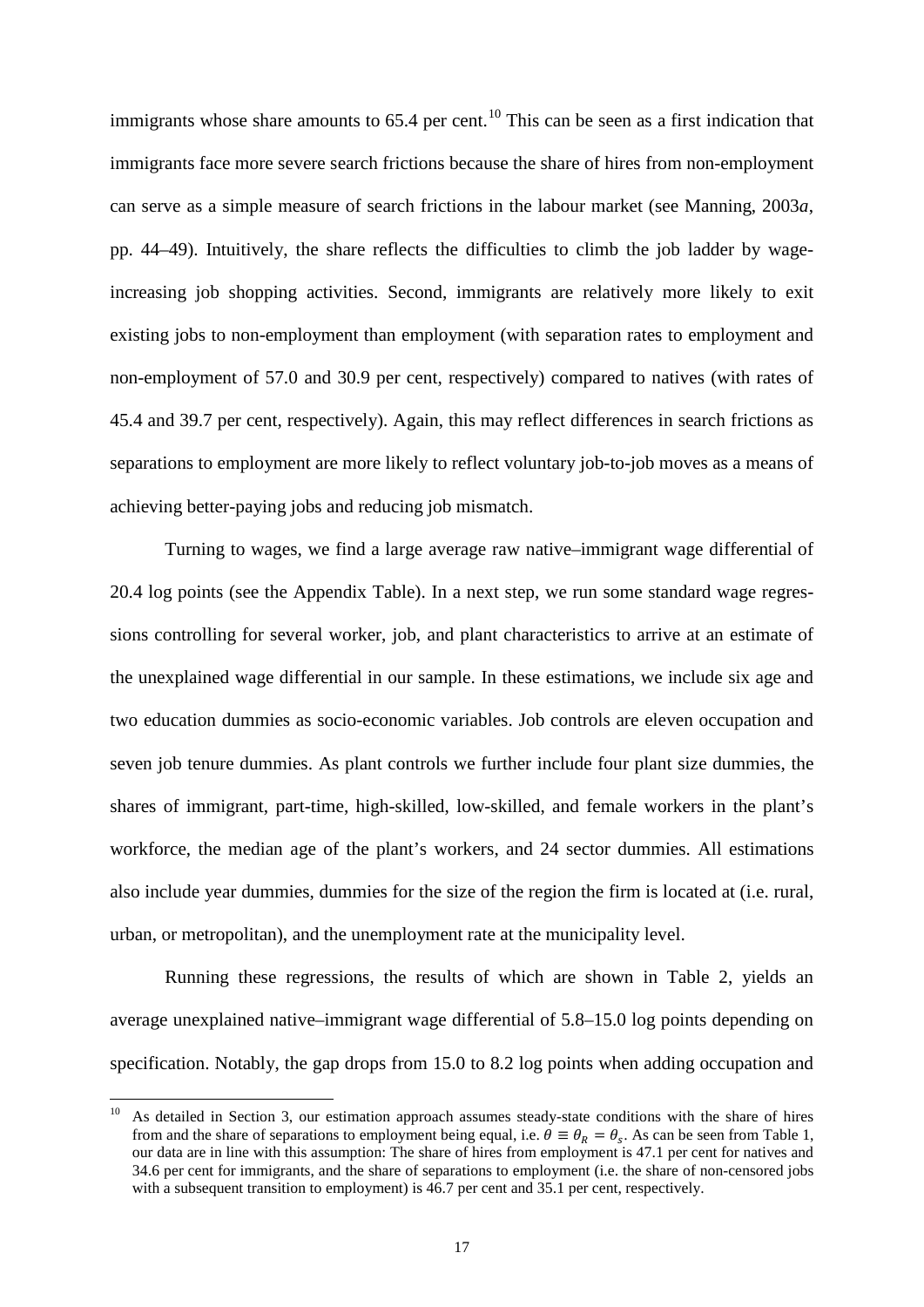tenure controls, so that part of the pay gap is likely to reflect that immigrants work in lowtenure jobs and low-paying occupations (in line with the literature, e.g., Eckstein and Weiss, 2004; Constant and Massey, 2005). When also controlling for plant characteristics the gap is reduced further to 5.8 log points which indicates that immigrants are employed in low-paying plants (cf., e.g., Pendakur and Woodcock, 2010; Barth *et al.*, 2012). In the following analysis, we will consider the range spanned by these latter two figures as a benchmark of the unexplained native–immigrant wage gap.

#### **- TABLE 2 ABOUT HERE -**

## **6 Results**

To estimate labour supply elasticities at the firm level for both immigrants and natives, thereby assessing whether monopsonistic discrimination may provide an explanation of the native–immigrant wage differential in our sample, we use the econometric approach discussed in Section 3. We estimate stratified Cox models for the instantaneous separation rates to employment and non-employment and conditional logit models for the probability that a worker is hired from employment separately for natives and immigrants. Including the job's log wage in these estimations we arrive at estimates of the separation rate elasticities to employment and non-employment as well as the wage elasticity of the share of hires from employment. We can then plug these estimates into equation (6) to arrive at an estimate of the firm-level labour supply elasticity and use equation (10) to calculate the implied native– immigrant pay gap under monopsonistic wage setting.

With the exception of the job tenure dummies (tenure is controlled for by the nonparametric worker-specific baseline hazard in the stratified Cox models), we include in all estimations the same covariates (listed in the notes to Table 3) as in the wage regressions and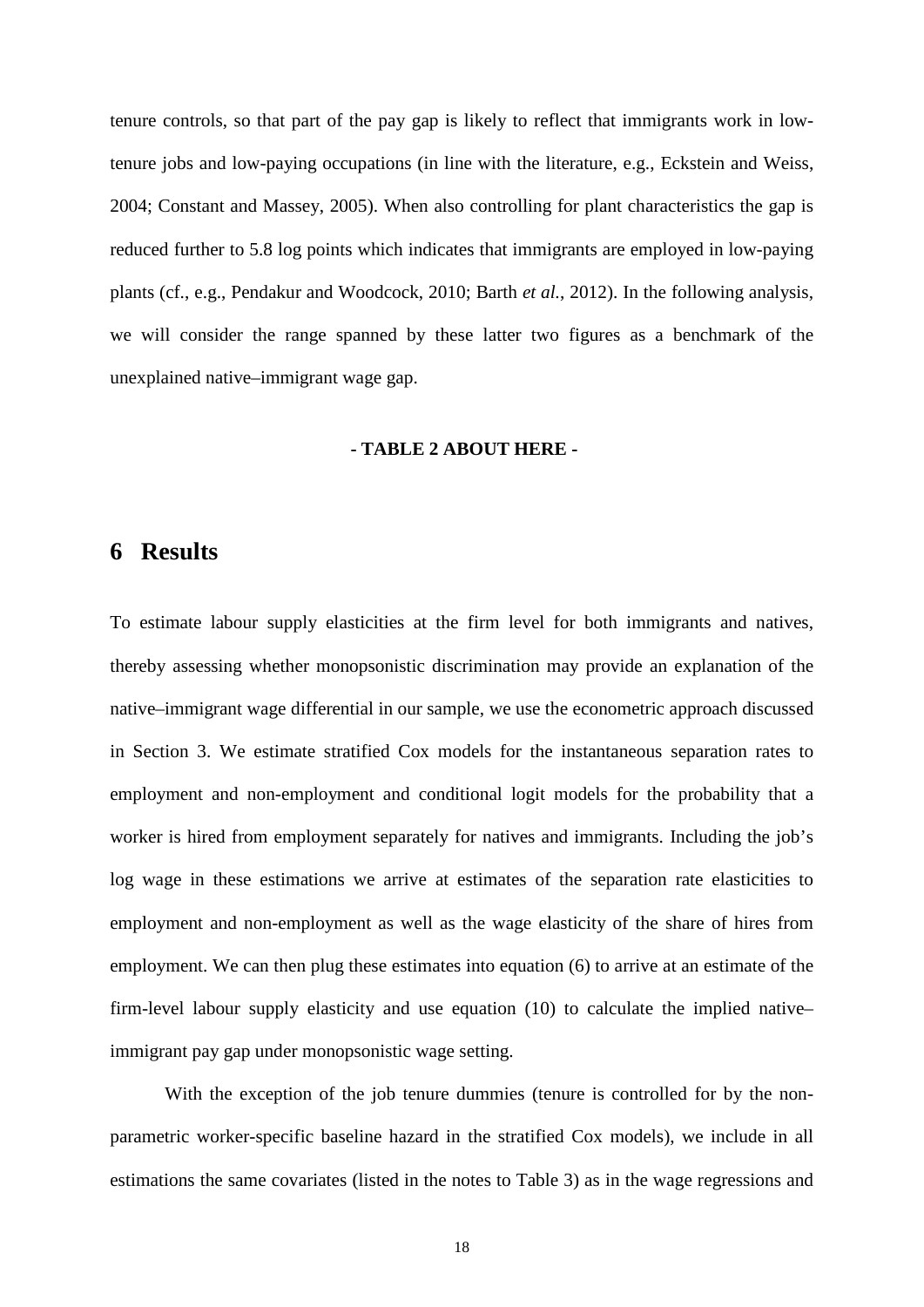treat them as time-varying. In particular, we include 11 occupation dummies. Controlling for occupations is important due to occupational downgrading of immigrants likely to be negatively correlated with wages but positively with the separation probability. Omitting occupation controls in the estimations would therefore inflate the wage effect in the separation equations and thus bias the estimated separation elasticity upwards (in absolute value). Furthermore, including variables capturing the plant's workforce composition, like the share of immigrant or high-skilled and low-skilled workers, is important due to possible workplace segregation of immigrants.

As can be seen from Table 3, which reports the estimated parameters required to arrive at the firm-level labour supply elasticity using equation (6), the separation rate elasticities to employment and non-employment as well as the wage elasticity of the share of hires from employment are lower (in absolute value) for immigrants than for natives. As a consequence, the resulting firm-level labour supply elasticity is significantly smaller  $(p = 0.018)$  for immigrants, the estimates being 1.136 for immigrants and 1.360 for natives.

#### **- TABLE 3 ABOUT HERE -**

Applying equation (10) to our results we find that the estimated elasticity differential implies a *ceteris paribus* earnings disadvantage for immigrants of 7.7 log points. Interestingly, this number is very close to the unexplained immigrant–native wage differential in our sample amounting to 5.8–8.2 log points depending on the set of covariates included (see models 2 and 3 in Table 2). Our reading of this result is that almost the entire unexplained differential can be accounted for by monopsonistic discrimination with the less elastic group of immigrant workers receiving lower wages than comparable native workers.

To further scrutinise the robustness of our findings and to shed some light on the likely sources of employers' more pronounced monopsony power over immigrants, we will now repeat our analysis for subgroups of immigrants (i) differing in their time spent in the host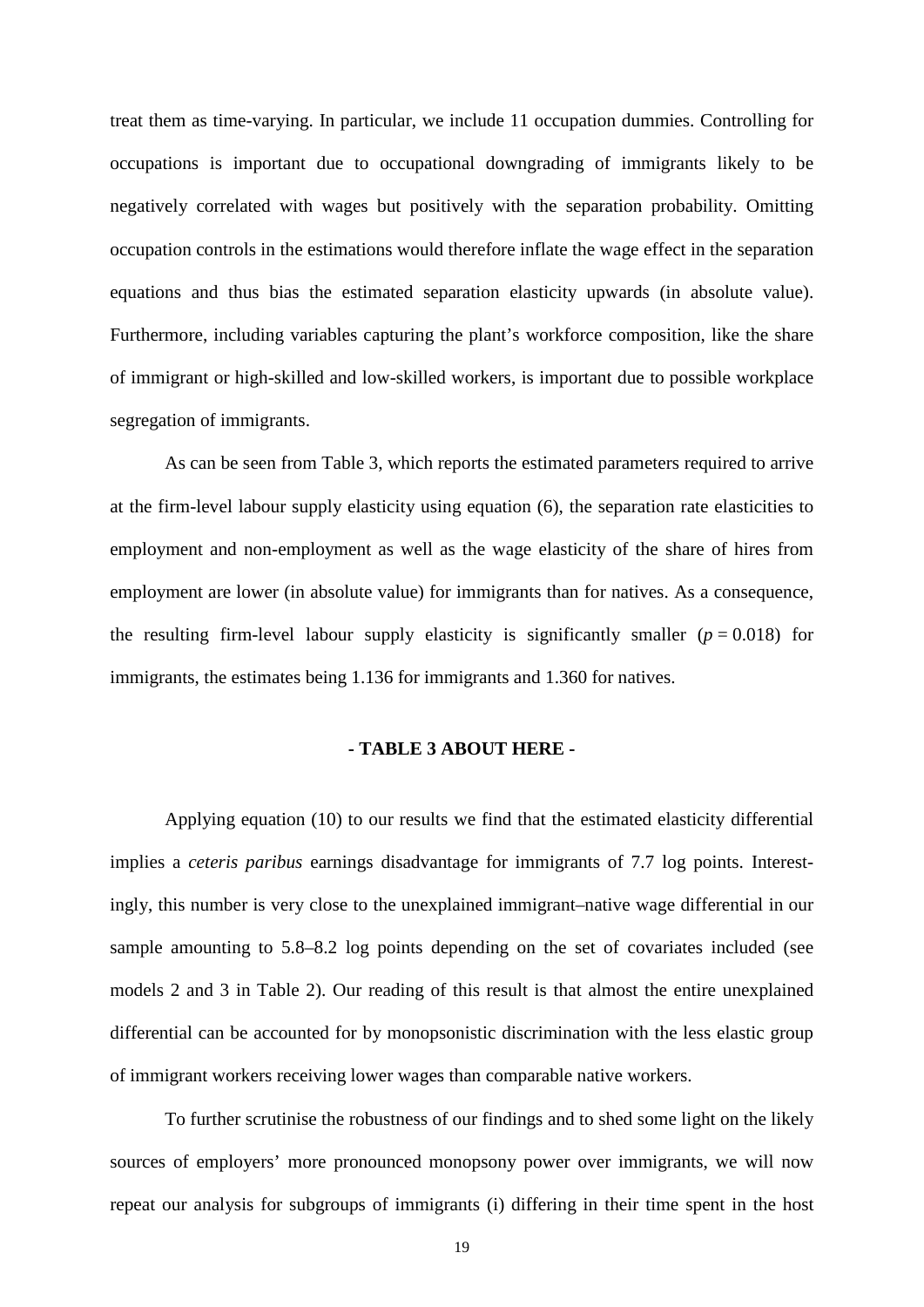country, (ii) belonging to different immigration cohorts, and (iii) migrating at different age. Unfortunately, our data set does not include the date of immigration to Germany. To overcome this missing information, we proxy the date of entry by the date at which immigrants are first registered as either employed or unemployed in our source data that go back until 1975. We are aware that this proxy is rather crude and disregards periods of unregistered nonemployment after immigration to Germany, though recent research by Hirsch *et al.* (2013) indicates that periods of unregistered non-employment while migrating to Germany are typically rather short, i.e. only slightly larger than a year on average. For this reason, we restrained ourselves from including immigrants' proxied years since migration, age at entry, and immigration cohort in the standard wage regressions presented in Table 2 and shall only use this information in a back-of-the-envelope manner in the following.

Table 4 presents estimates of the unexplained immigrant–native wage differential for the different subgroups of immigrants, that is the coefficients of the immigrant dummy following from running wage regressions analogous to those from Table 2 for the respective subgroup. First of all, we find that immigrants who have spent at least ten years in the German labour market experience considerably lower unexplained pay gaps relative to natives ranging from 4.6–5.2 log points (models 2 and 3 in Table 4) than those with less experience whose average gap amounts to  $6.6-10.5$  log points. This is in line with the widely documented finding of partial wage assimilation over time spent in the host country (see, e.g., Dustmann and Glitz, 2011). Following Chiswick (1978), the standard channel discussed in the literature is that during their stay in the host country immigrants acquire missing countryspecific skills augmenting their productivity and being reflected in relative wage increases. From a monopsonistic perspective, gaining in country-specific skills is at the same time also likely to mitigate the search frictions faced by immigrants. Therefore, immigrants with more host-country work experience are expected to suffer less from monopsonistic discrimination. Indeed, Table 5 makes clear that immigrants with ten or more years of German working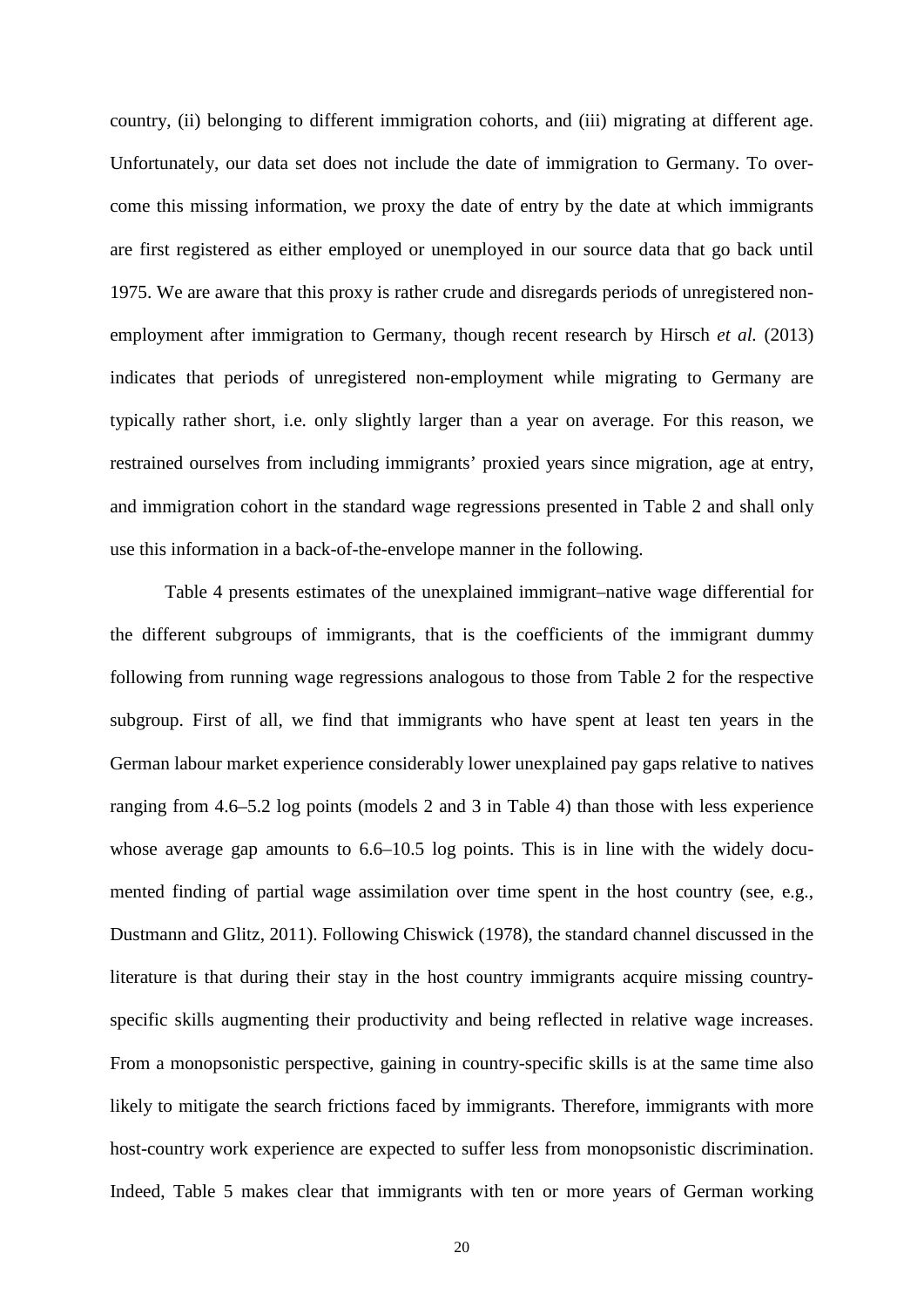experience supply labour almost as elastically as natives with an insignificant implied pay gap of just 0.8 log points. On the other hand, the supply elasticity is only 1.095 for immigrants entering the German labour market more recently giving rise to a significant implied pay gap of 9.3 log points, which is well in the range of the unexplained differential for this group.

#### **- TABLES 4 AND 5 ABOUT HERE -**

In a second step, we distinguish immigrants entering the German labour market before 1990 from those arriving in later years. Following the fall of the Iron Curtain and Germany's reunification in 1990, the West German labour market saw a large inflow both of immigrants coming from Eastern European countries and of East Germans leaving the poorly performing East German labour market. Since this is likely to hamper immigrants' labour market perspectives and search efforts, we expect immigrants arriving in the pre-1990 period to outperform those arriving later in their wage position relative to natives and to show a larger supply elasticity reflecting their better initial position in job search. As Tables 4 and 5 make clear, our data support both these expectations. The unexplained wage disadvantage of immigrants is 2.7–2.8 log points for the pre-1990 cohort but 7.6–11.6 log points for the 1990– 2008 cohort. The earlier cohort also shows a larger supply elasticity of 1.246 compared to 1.075 for the later. As a consequence, the implied wage gap is just 2.7 log points for immigrants arriving before 1990 but 10.1 log points for immigrants arriving later, both numbers being within the respective range of estimated unexplained immigrant–native wage gaps.

Finally, we distinguish immigrants entering the German labour market aged 30 years or less from immigrants arriving at older age. Immigrants arriving aged older than 30 years should not only have acquired their education back in the source country but also should have spent part of their employment careers outside of Germany. As a consequence, these immigrants should find it harder to move their way up the wage distribution and should to a higher degree be subject to monopsonistic discrimination. As can be seen from Table 4, the wage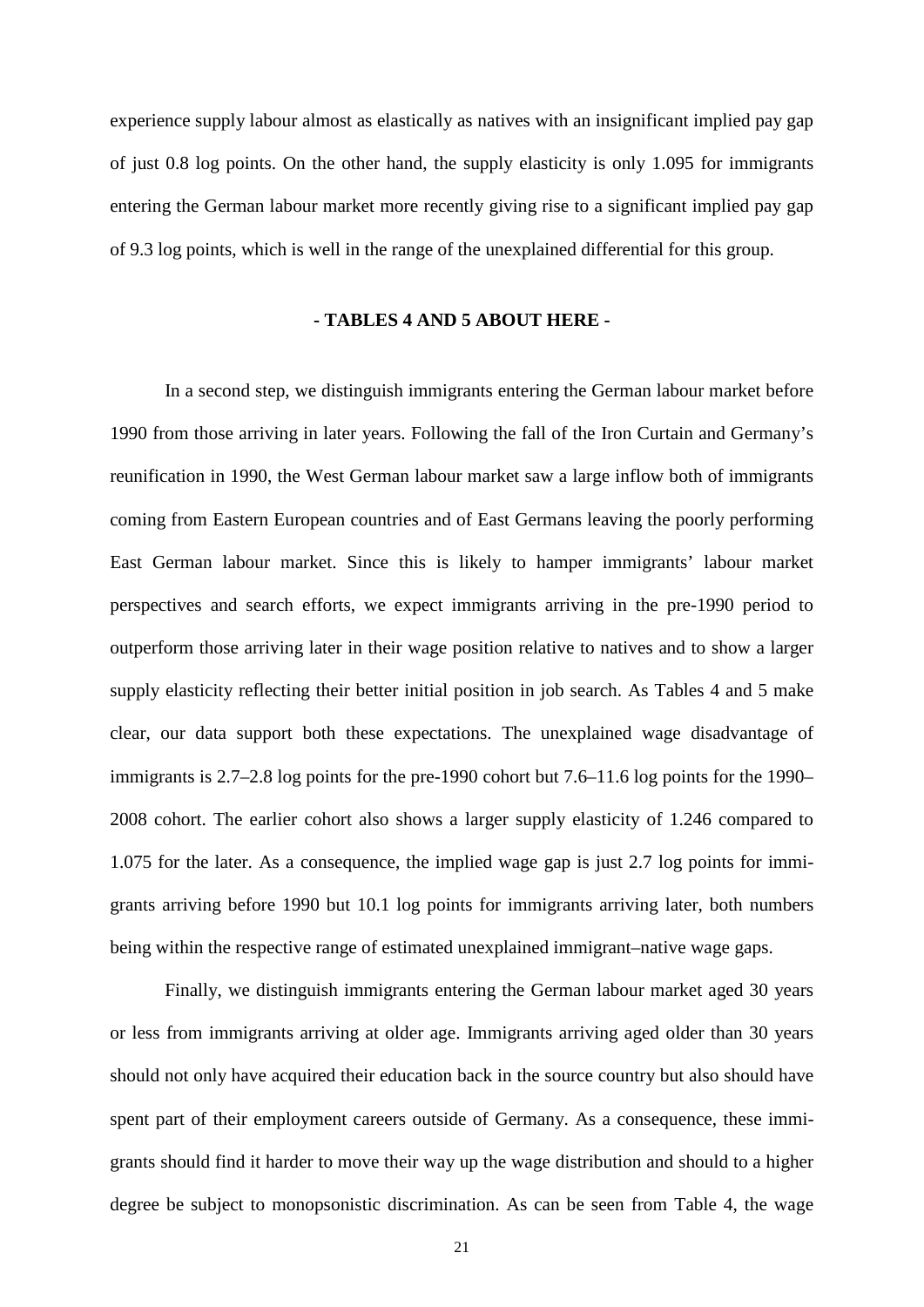disadvantage for immigrants migrating no later than at age 30 amounts to just 3.2–5.2 log points, whereas the wage disadvantage of those migrating later in their lives is 13.1–16.7 log points. In addition, Table 5 makes clear that immigrants moving at young age have a considerably higher elasticity of 1.217 leading to a predicted wage penalty of 4.7 log points than those who move after turning 30 whose elasticity is estimated as 0.881 implying a wage differential of 18.7 log points.

While our findings highlight the robustness of the native–immigrant difference in the elasticity of firm-level labour supply, the heterogeneity of the difference among subgroups of immigrants is also suggestive that search frictions are a likely candidate for explaining why employers possess more monopsony power over their immigrant workers. As we argued in detail above, the lower elasticity for immigrants with few work experience in Germany is likely to reflect immigrants' initial lack of country-specific skills that narrows over the time spent in the host country. Moreover, the higher elasticity for immigrants entering the German labour market at young age is likely to reflect their less pronounced problems in acculturating to the new environment making them more competitive than older immigrants. Finally, the lower elasticity for immigrants arriving in the 1990–2008 period is likely to mirror that these immigrants entered a more crowded labour market giving rise to a worse initial position in job search. On top of that, immigrants' job search activities seem to be further impeded by a lower degree of regional mobility. We find that the average distance between subsequent jobs is 75 kilometres for natives (or 48 minutes commuting time) but just 53 kilometres (or 36 minutes commuting time) for immigrants, which is in line with earlier findings by Jaeger *et al.* (2010).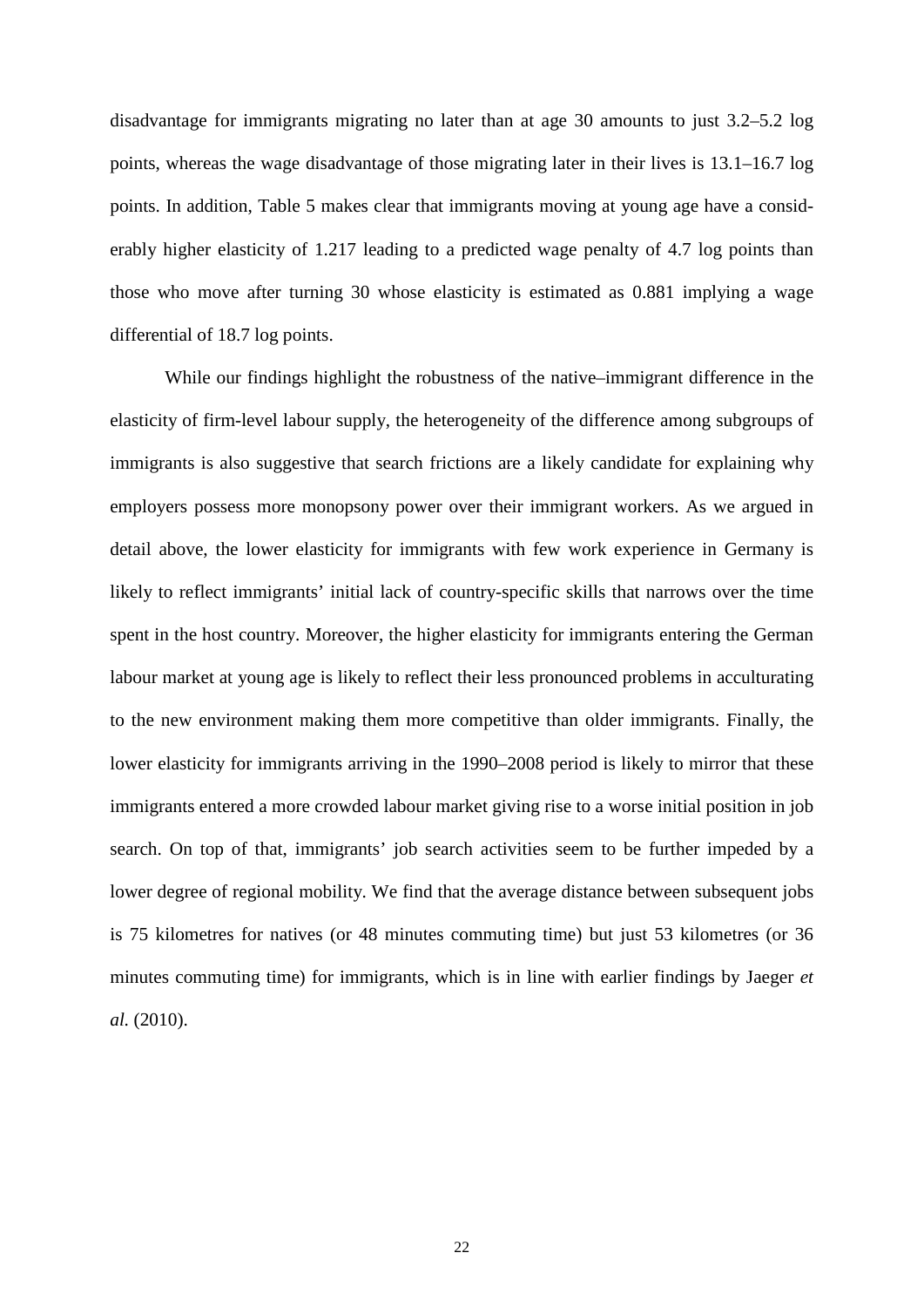## **7 Conclusions**

In this paper, we have estimated the firm-level labour supply elasticity for male natives and immigrants in Germany within a semi-structural estimation approach based on a dynamic monopsony model. Addressing unobserved worker heterogeneity by stratified partial likelihood and conditional logit estimators, we find that immigrants supply labour less elastically to the firm compared to natives. Estimated supply elasticities are about 1.36 for natives but only 1.14 for immigrants. Under a simple rule of monopsonistic wage setting this elasticity differential would imply 7.7 log points lower wages for immigrants, *ceteris paribus*. Notably, the unexplained immigrant–native wage differential in our sample amounts to 5.8–8.2 log points (depending on specification) and therefore is very close to the differential arising under monopsonistic discrimination. Put differently, almost the entire observed differential would be due to monopsonistic discrimination if employers were to exploit their different monopsony power over their native and immigrant workers.

When distinguishing immigrant groups differing in their time spent in the German labour market, their immigration cohort, and their age at entry, we find that the unexplained wage differential is larger for those groups who show a larger elasticity differential relative to natives. Immigrants with more German labour market experience, belonging to the pre-1990 cohort, or entering the labour market at young age not only supply their labour more elastically at the level of the firm than those with less experience, migrating in the aftermath of the downfall of the Iron Curtain and Germany's reunification, or entering at old age, respectively, but also experience considerably lower wage penalties. Remarkably, the predicted wage gaps under monopsonistic wage setting are very close to the observed gaps for all subgroups. These findings not only strengthen the case for monopsonistic wage discrimination against immigrants but also are suggestive that search frictions are the likely cause of employers' more pronounced monopsony power over their immigrant workers. Moreover, they comple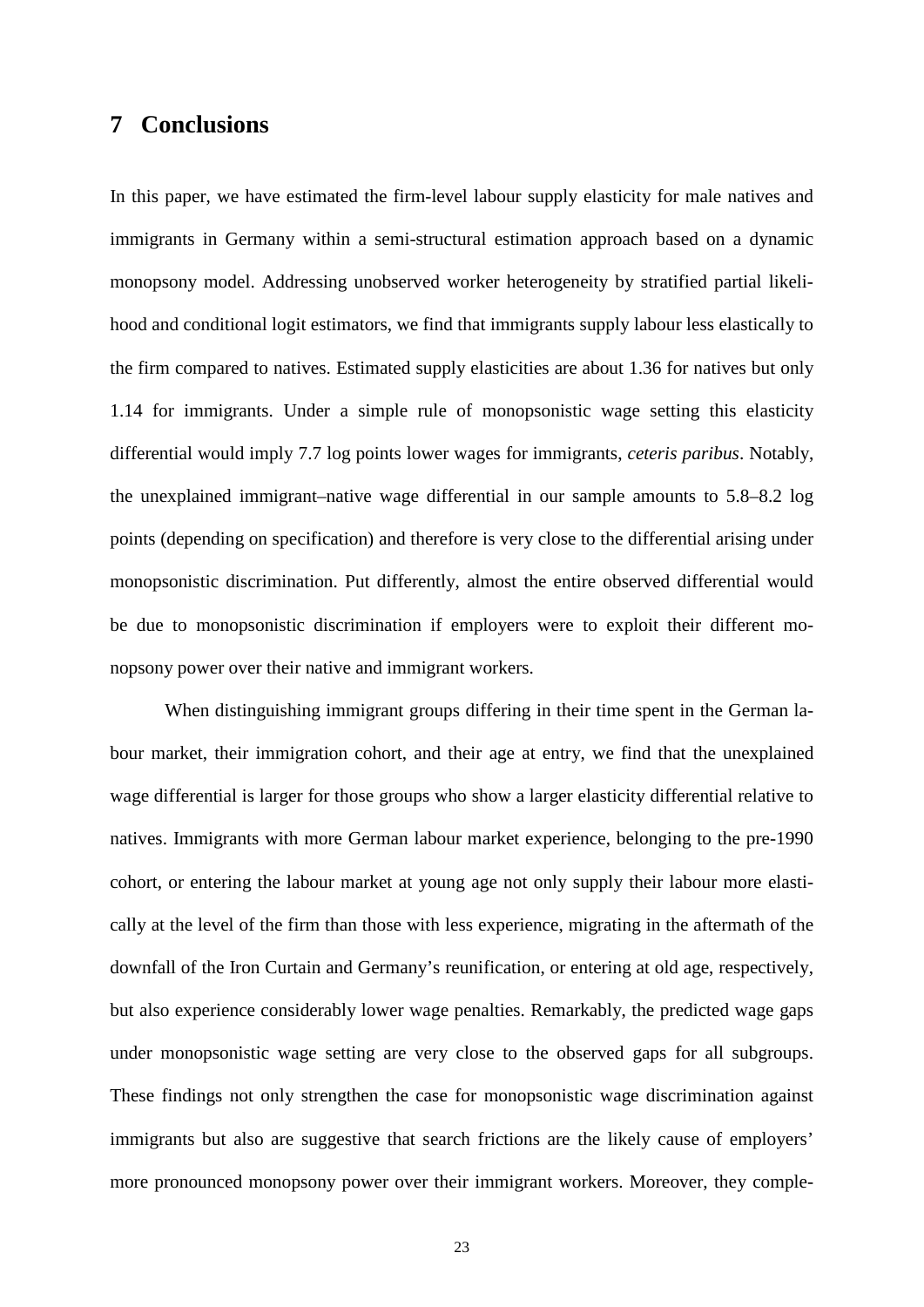ment the extant literature that stresses the productivity effect of gains in host country-specific skills by pointing at a new channel of immigrants' partial wage assimilation.

Following Robinson (1933, p. 224), who argued that "just as we have price discrimination for a monopolist, so we may have price discrimination for a monopsonist," we therefore conclude that differences in firm-level labour supply elasticities between native and immigrant workers can account for a considerable part of the observed unexplained wage differential. Other than Becker's (1971) taste-based discrimination, this sort of monopsonistic discrimination is profit-increasing and thus fostered by market forces in the long run. What is more, monopsonistic discrimination does not force us to introduce (arbitrary) assumptions on individuals' preferences. As Stigler and Becker (1971, p. 89) argue, "no significant behavior has been illuminated by assumptions of differences in tastes. Instead, they ... have been a convenient crutch to lean on when the analysis has bogged down. They give the appearance of considered judgement, yet really have only been *ad hoc* arguments that disguise analytical failures." For this reason, monopsonistic discrimination does not only seem to be a more coherent theoretical framework to think about immigrant wage discrimination, but also offers straightforward policy implications how to fight it. Under monopsonistic discrimination, employers discriminate against immigrant workers because it is profitable to do so. Stopping them from doing so would "just" require the policy-maker to remove the sources of immigrants' lower firm-level labour supply elasticity, for instance by mitigating search frictions through providing better skills on the host country's language, institutions, and labour market to immigrants. On the other hand, removing clichés and racism forming discriminatory preferences against immigrants seems to be a much harder and less obvious job.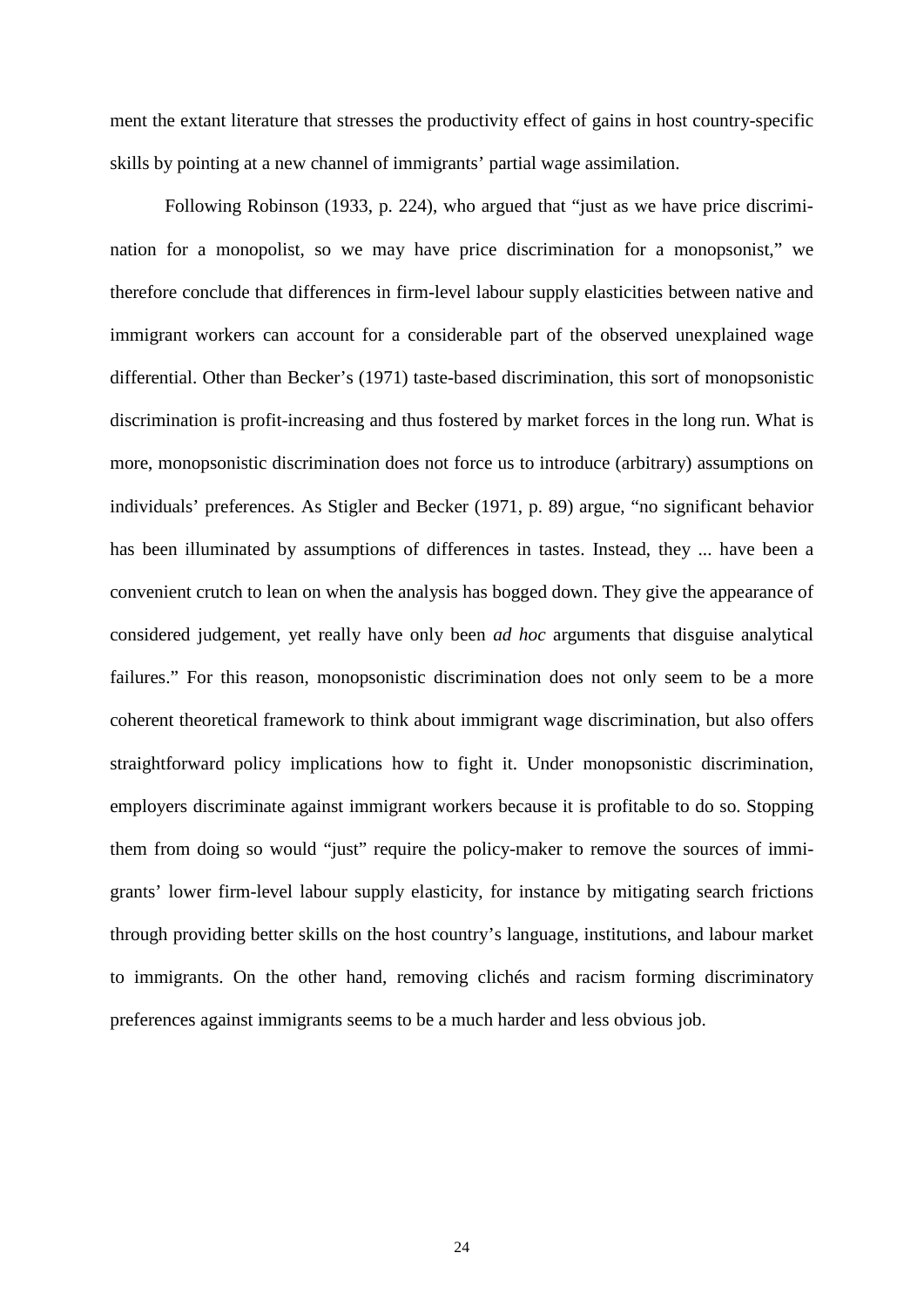## **References**

- Algan, Y., Dustmann, C., Glitz, A., and Manning, A. (2010), "The economic situation of first and second-generation immigrants in France, Germany and the United Kingdom," *Economic Journal*, **120**(542): F4–F30
- Ashenfelter, O.C., Farber, H., and Ransom, M.R. (2010), "Labor market monopsony," *Journal of Labor Economics*, **28**(2): 203–210
- Åslund, O. and Skans, O.N. (2010), "Will I see you at work? Ethnic workplace segregation in Sweden, 1985–2002," *Industrial and Labor Relations Review*, **63**(3): 471–493
- Bartelheimer, P. and Wieck, M. (2005), "Arbeitslosigkeit und Unterbeschäftigung", in Soziologisches Forschungsinstitut, Institut für Arbeitsmarkt- und Berufsforschung, Institut für Sozialwissenschaftliche Forschung, and Internationales Institut für empirische Sozialökonomie (eds.), *Berichterstattung zur sozioökonomischen Entwicklung in Deutschland – Arbeit und Lebensweisen. Erster Bericht*, pp. 271–302, Wiesbaden: VS Verlag für Sozialwissenschaften
- Barth, E., Bratsberg, B., and Raaum, O. (2012), "Immigrant wage profiles within and between establishments," *Labour Economics*, **19**(4): 541–556
- Barth, E. and Dale-Olsen, H. (2009), "Monopsonistic discrimination, worker turnover, and the gender wage gap," *Labour Economics*, **16**(5): 589–597
- Becker, G.S. (1971), *The Economics of Discrimination*, Chicago, IL: Chicago University Press, 2nd ed.
- Bhaskar, V. and To, T. (1999), "Minimum wages for Ronald McDonald monopsonies: A theory of monopsonistic competition," *Economic Journal*, **109**(455): 190–203
- Booth, A.L. and Coles, M.G. (2007), "A microfoundation for increasing returns in human capital accumulation and the under-participation trap," *European Economic Review*, **51**(7): 1661–1681
- Booth, A.L. and Katic, P. (2011), "Estimating the wage elasticity of labour supply to a firm: What evidence is there for monopsony?" *Economic Record*, **87**(278): 359–369
- Brücker, H. and Jahn, E.J. (2011), "Migration and wage-setting: Reassessing the labor market effects of migration," *Scandinavian Journal of Economics*, **113**(2): 286–317
- Brueckner, J.K., Thisse, J.-F., and Zenou, Y. (2002), "Local labor markets, job matching, and urban location," *International Economic Review*, **43**(1): 155–171
- Burdett, K. and Mortensen, D.T. (1998), "Wage differentials, employer size, and unemployment," *International Economic Review*, **39**(2): 257–273
- Büttner, T. and Rässler, S. (2008), "Multiple imputation of right-censored wages in the German IAB Employment Register considering heteroscedasticity," in *Federal Committee on Statistical Methodology (FCSM) Research Conference 2007*, Arlington, VA: **FCSM**
- Cameron, A.C. and Trivedi, P.K. (2005), *Microeconometrics: Methods and Applications*, Cambridge: Cambridge University Press
- Chiswick, B.R. (1978) "The effect of Americanization on the earnings of foreign-born men", *Journal of Political Economy* **86**(5): 81–87
- Chiswick, B.R., Lee, Y.L., and Miller, P.W. (2005), "A longitudinal analysis of immigrant occupational mobility: A test of the immigrant assimilation hypothesis," *International Migration Review*, **39**(2): 332–353
- Constant, A. and Massey, D.S. (2005), "Labor market segmentation and the earnings of German guestworkers," *Population Research and Policy Review*, **24**(5): 489–512
- Cutler, D.M., Glaeser, E.L., and Vigdor, J.L. (2008), "When are ghettos bad? Lessons from immigrant segregation in the United States," *Journal of Urban Economics*, **63**(3): 759– 774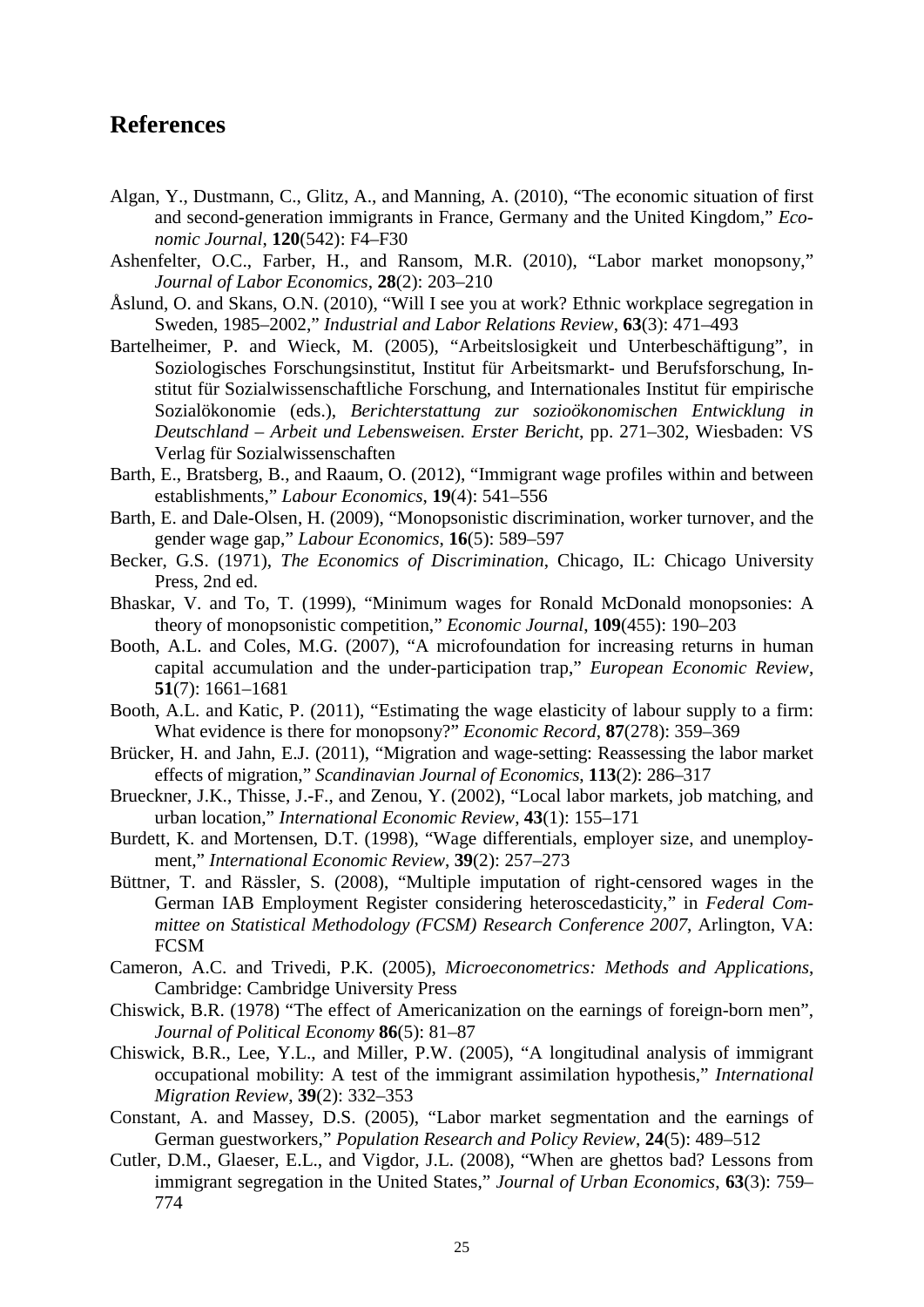- Depew, B. and Sørensen, T.A. (2011), Elasticity of Supply to the Firm and the Business Cycle, IZA discussion paper no. 5928, Bonn: Institute for the Study of Labor
- Dorner, M., Heining, J., Jacobebbinghaus, P., and Seth, S. (2010), "The Sample of Integrated Labour Market Biographies," *Schmollers Jahrbuch*, **130**(4): 599–608
- Dustmann, C. and Glitz, A. (2011), "Migration and education," in E.A. Hanushek, S. Machin, and L. Wößmann (eds.), *Handbook of the Economics of Education*, vol. 4, pp. 327–439, Amsterdam: Elsevier
- Dustmann, C., Glitz, A., and Vogel, T. (2010), "Employment, wages, and the economic cycle: Differences between immigrants and natives," *European Economic Review*, **54**(1): 1–17
- Eckstein, Z. and Weiss, Y. (2004), "On the wage growth of immigrants: Israel, 1990–2000," *Journal of the European Economic Association*, **2**(4): 665–695
- Elliot, R.J.R. and Lindley, J.K. (2008), "Immigrant wage differentials, ethnicity and occupational segregation," *Journal of the Royal Statistical Society (Series A)*, **171**(3): 645–671
- Falch, T. (2010), "The elasticity of labor supply at the establishment level," *Journal of Labor Economics*, **28**(2): 237–266
- Falch, T. (2011), "Teacher mobility responses to wage changes: Evidence from a quasinatural experiment," *American Economic Review (Papers and Proceedings)*, **101**(3): 460–465
- Fitzenberger, B., Osikominu, A., and Völter, R. (2006), "Imputation rules to improve the education variable in the IAB Employment Subsample," *Schmollers Jahrbuch*, **126**(3): 405–436
- Glitz, A. (2012*a*), "The labor market impact of immigration: A quasi-experiment exploiting immigrant location rules in Germany," *Journal of Labor Economics*, **30**(1): 175–213
- Glitz, A. (2012*b*), Ethnic Segregation in Germany, IZA discussion paper no. 6841, Bonn: Institute for the Study of Labor
- Granato, N. (2009), "Regional concentration and labour market success: Endogenous and exogenous effects of relative minority group size," *Kölner Zeitschrift für Soziologie und Sozialpsychologie*, **61**(3): 387–409
- Hirsch, B., Jahn, E.J., Toomet, O., and Hochfellner, D. (2013), Does Better Pre-Migration Performance Accelerate Immigrants' Wage Assimilation?, IZA discussion paper no. 7240, Bonn: Institute for the Study of Labor
- Hirsch, B., Schank, T., and Schnabel, C. (2010), "Differences in labor supply to monopsonistic firms and the gender pay gap: An empirical analysis using linked employer– employee data from Germany," *Journal of Labor Economics*, **28**(2): 291–330
- Hotchkiss, J.L. and Quispe-Agnoli, M. (2012), Employer Monopsony Power in the Labor Market for Undocumented Workers, Working paper no. 2009-14d, Atlanta, GA: Federal Reserve Bank of Atlanta
- Jaeger, D.A, Dohmen, T., Falk, A., Huffmann, D., Sunde, U., and Bonin, H. (2010), "Direct evidence on risk attitudes and migration," *Review of Economics and Statistics*, **92**(3): 684–689
- Kalbfleisch, J.D. and Prentice, R.L. (2002), *The Statistical Analysis of Failure Time Data*, Hoboken, NJ: John Wiley & Sons, 2nd ed.
- Kee, P. (1995), "Native–immigrant wage differentials in the Netherlands: Discrimination?" *Oxford Economic Papers*, **47**(2): 302–317
- Lehmer, F. and Ludsteck, J. (2011), "The immigrant wage gap in Germany: Are East Europeans worse off?" *International Migration Review*, **45**(4): 872–906
- Manning, A. (2003*a*), *Monopsony in Motion: Imperfect Competition in Labor Markets*, Princeton, NJ: Princeton University Press
- Manning, A. (2003*b*), "The real thin theory: Monopsony in modern labour markets," *Labour Economics*, **10**(2): 105–131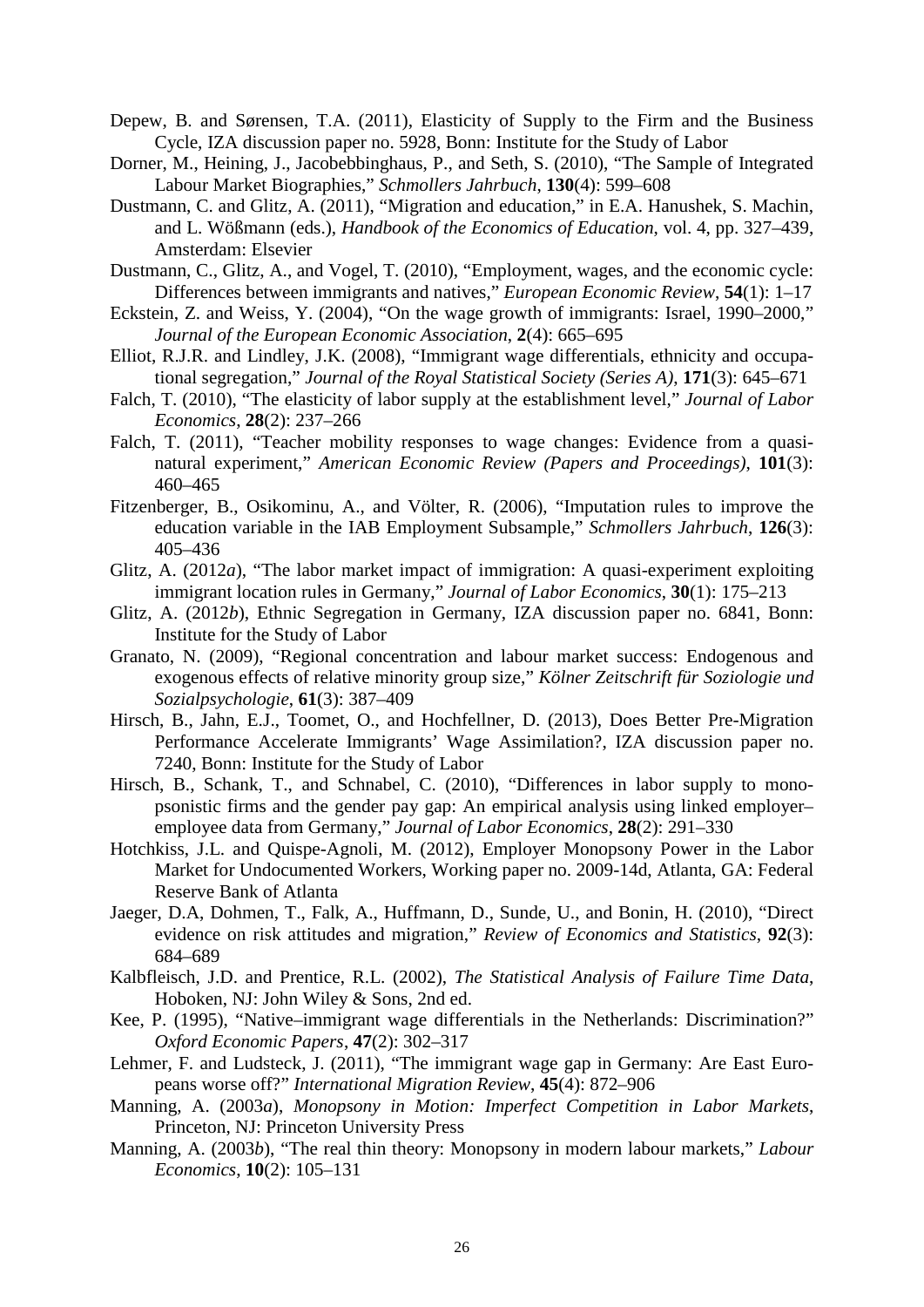- Manning, A. (2011), "Imperfect competition in the labor market," in O.C. Ashenfelter and D.E. Card (eds.), *Handbook of Labor Economics*, vol. 4B, pp. 973–1041, Amsterdam: Elsevier
- Nielsen, H.S., Rosholm, M., Smith, N., and Husted, L. (2004), "Qualifications, discrimination, or assimilation? An extended framework for analysing immigrant wage gaps," *Empirical Economics*, **29**(4): 855–883
- Pendakur, K. and Woodcock, S. (2010), "Glass ceilings or glass doors? Wage disparity within and between firms," *Journal of Business and Economic Statistics*, **28**(1): 181–189
- Ransom, M.R. and Oaxaca, R.L. (2010), "New market power models and sex differences in pay," *Journal of Labor Economics*, **28**(2): 267–289
- Ransom, M.R. and Sims, D.P. (2010), "Estimating the firm's labor supply curve in a 'new monopsony' framework: Schoolteachers in Missouri," *Journal of Labor Economics*, **28**(2): 331–355
- Ridder, G. and Tunalı, İ (1999), "Stratified partial likelihood estimation," *Journal of Econometrics*, **92**(2): 193–232
- Robinson, J.V. (1933), *The Economics of Imperfect Competition*, London: MacMillan
- Spengler, A. (2008), "The Establishment History Panel," *Schmollers Jahrbuch*, **128**(3): 501– 509
- Staiger, D.O., Spetz, J., and Phibbs, C.S. (2010), "Is there monopsony power in the labor market? Evidence from a natural experiment," *Journal of Labor Economics*, **28**(2): 211–236
- Stigler, G.J. and Becker, G.S. (1977), "De gustibus non est disputandum," *American Economic Review*, **67**(2): 76–90
- Zwick, T. (2011), "Seniority wages and establishment characteristics," *Labour Economics*, **18**(6): 853–861
- Zwick, T. (2012), "Consequences of seniority wages on the employment structure," *Industrial and Labor Relations Review*, **65**(1): 108–125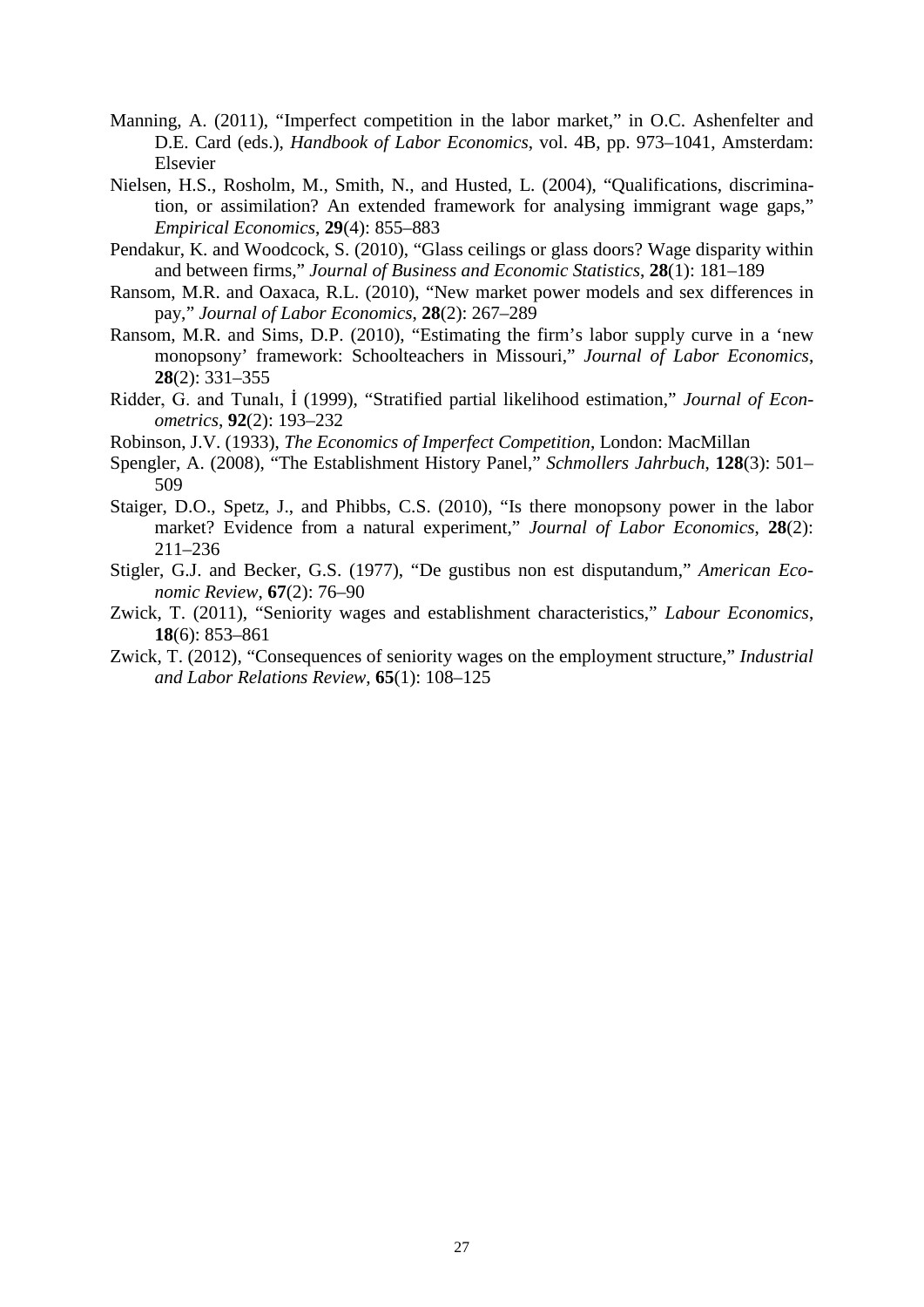# **Tables**

|                                                                                                                 | <b>Natives</b> |  | Immigrants    |  |
|-----------------------------------------------------------------------------------------------------------------|----------------|--|---------------|--|
| Observations                                                                                                    | 2,462,340      |  | 465,940       |  |
| Job spells                                                                                                      | 712,466        |  | 148,013       |  |
| Workers                                                                                                         | 256,373        |  | 57,406        |  |
| Plants                                                                                                          | 296,474        |  | 79,632        |  |
|                                                                                                                 |                |  |               |  |
| Average job spells per worker                                                                                   | 2.8            |  | 2.6           |  |
| Percentage of workers with more than one job spell                                                              | 62.2           |  | 58.7          |  |
| Percentage of multiple-jobs workers with both employment<br>and non-employment as previous labour market status | 64.6           |  | 61.5          |  |
|                                                                                                                 |                |  |               |  |
| Hires from employment                                                                                           | 335,570 (47.1) |  | 51,158 (34.6) |  |
| Hires from non-employment                                                                                       | 376,896 (52.9) |  | 96,855 (65.4) |  |
|                                                                                                                 |                |  |               |  |
| Separations to employment                                                                                       | 282,722 (39.7) |  | 45,739 (30.9) |  |
| Separations to non-employment                                                                                   | 323,139 (45.4) |  | 84,441 (57.0) |  |
| Right-censored job spells                                                                                       | 106,605 (15.0) |  | 17,833 (12.0) |  |

# **Table 1: Job spells and transitions**

*Notes*: The data sets used are the SIAB, 1985–2008, and the BHP, waves 1985–2008. Percentages are shown in parentheses.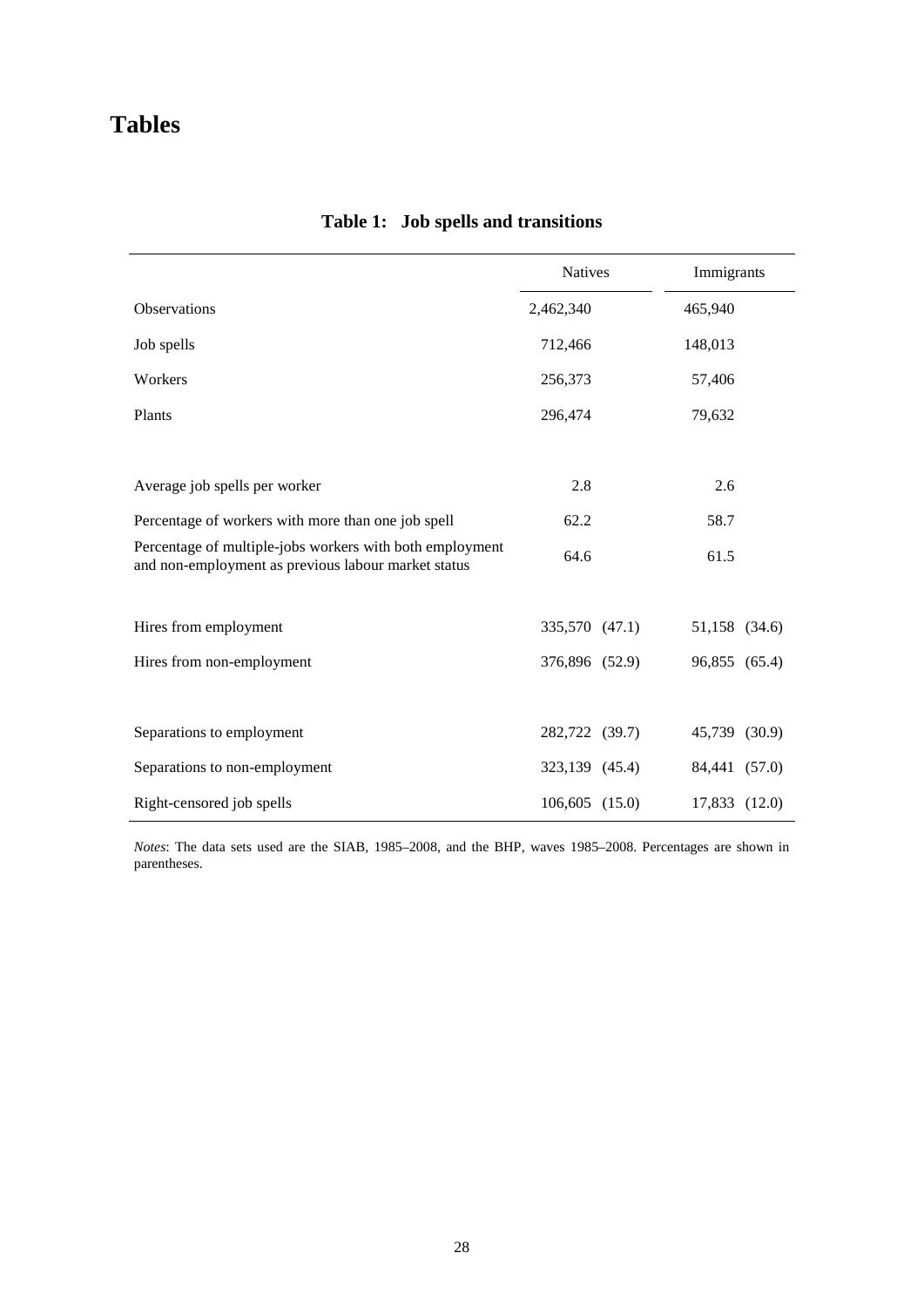|                                    | Model 1             | Model 2             | Model 3             |  |
|------------------------------------|---------------------|---------------------|---------------------|--|
| Immigrant (dummy)                  | $-0.150$ $(0.002)$  | $-0.082$<br>(0.002) | $-0.058$ $(0.001)$  |  |
| Medium-skilled (dummy)             | $0.162$ $(0.002)$   | 0.119<br>(0.002)    | $0.087$ $(0.001)$   |  |
| High-skilled (dummy)               | (0.003)<br>0.569    | (0.003)<br>0.341    | 0.258<br>(0.003)    |  |
| Age 18-25 years (dummy)            | $-0.168$<br>(0.001) | $-0.105$<br>(0.001) | $-0.092$ $(0.001)$  |  |
| Age 31-35 years (dummy)            | 0.112<br>(0.001)    | 0.079<br>(0.001)    | 0.073<br>(0.001)    |  |
| Age 36-40 years (dummy)            | 0.171<br>(0.001)    | 0.124<br>(0.001)    | 0.113<br>(0.001)    |  |
| Age 40–45 years (dummy)            | (0.002)<br>0.193    | 0.144<br>(0.001)    | 0.131<br>(0.001)    |  |
| Age 46-50 years (dummy)            | (0.002)<br>0.187    | 0.146<br>(0.002)    | 0.129<br>(0.002)    |  |
| Age 51–55 years (dummy)            | 0.157<br>(0.003)    | 0.132<br>(0.002)    | 0.114<br>(0.002)    |  |
| Tenure 1-4 years (dummy)           |                     | 0.170<br>(0.001)    | (0.001)<br>0.116    |  |
| Tenure 5–9 years (dummy)           |                     | 0.254<br>(0.001)    | 0.168<br>(0.001)    |  |
| Tenure 10-14 years (dummy)         |                     | 0.303<br>(0.002)    | (0.001)<br>0.198    |  |
| Tenure 15-19 years (dummy)         |                     | (0.003)<br>0.348    | 0.222<br>(0.002)    |  |
| Tenure $\geq 20$ years (dummy)     |                     | 0.404<br>(0.005)    | 0.254<br>(0.004)    |  |
| Plant size 11-50 (dummy)           |                     |                     | 0.074<br>(0.001)    |  |
| Plant size $51-200$ (dummy)        |                     |                     | 0.105<br>(0.002)    |  |
| Plant size $201-1,000$ (dummy)     |                     |                     | 0.163<br>(0.002)    |  |
| Plant size $> 1,000$ (dummy)       |                     |                     | $0.210$ $(0.002)$   |  |
| Share of immigrant workers         |                     |                     | $-0.094$ $(0.004)$  |  |
| Share of female workers            |                     |                     | $-0.126$ (0.003)    |  |
| Share of high-skilled workers      |                     |                     | 0.280<br>(0.004)    |  |
| Share of low-skilled workers       |                     |                     | $-0.122$ $(0.002)$  |  |
| Share of part-time workers         |                     |                     | $-0.048$<br>(0.004) |  |
| Median age of workers at the plant |                     |                     | 0.005<br>(0.000)    |  |
| One-digit occupation               |                     | $\sqrt{ }$          | $\sqrt{}$           |  |
| Two-digit industry                 |                     |                     | $\sqrt{}$           |  |
| Observations                       | 2,928,280           | 2,928,280           | 2,928,280           |  |
| $\mathbb{R}^2$                     | 0.280               | 0.422               | 0.526               |  |

## **Table 2: Wage regressions**

*Notes*: The data sets used are the SIAB, 1985–2008, and the BHP, waves 1985–2008. The regressand is the daily gross log wage. Standard errors clustered at the individual level are given in parentheses. All models include year dummies, two dummies indicating the size of the regional labour market, and the unemployment rate at the municipality level. In addition, models 2 and 3 contain 11 occupation dummies and model 3 also 24 sector dummies.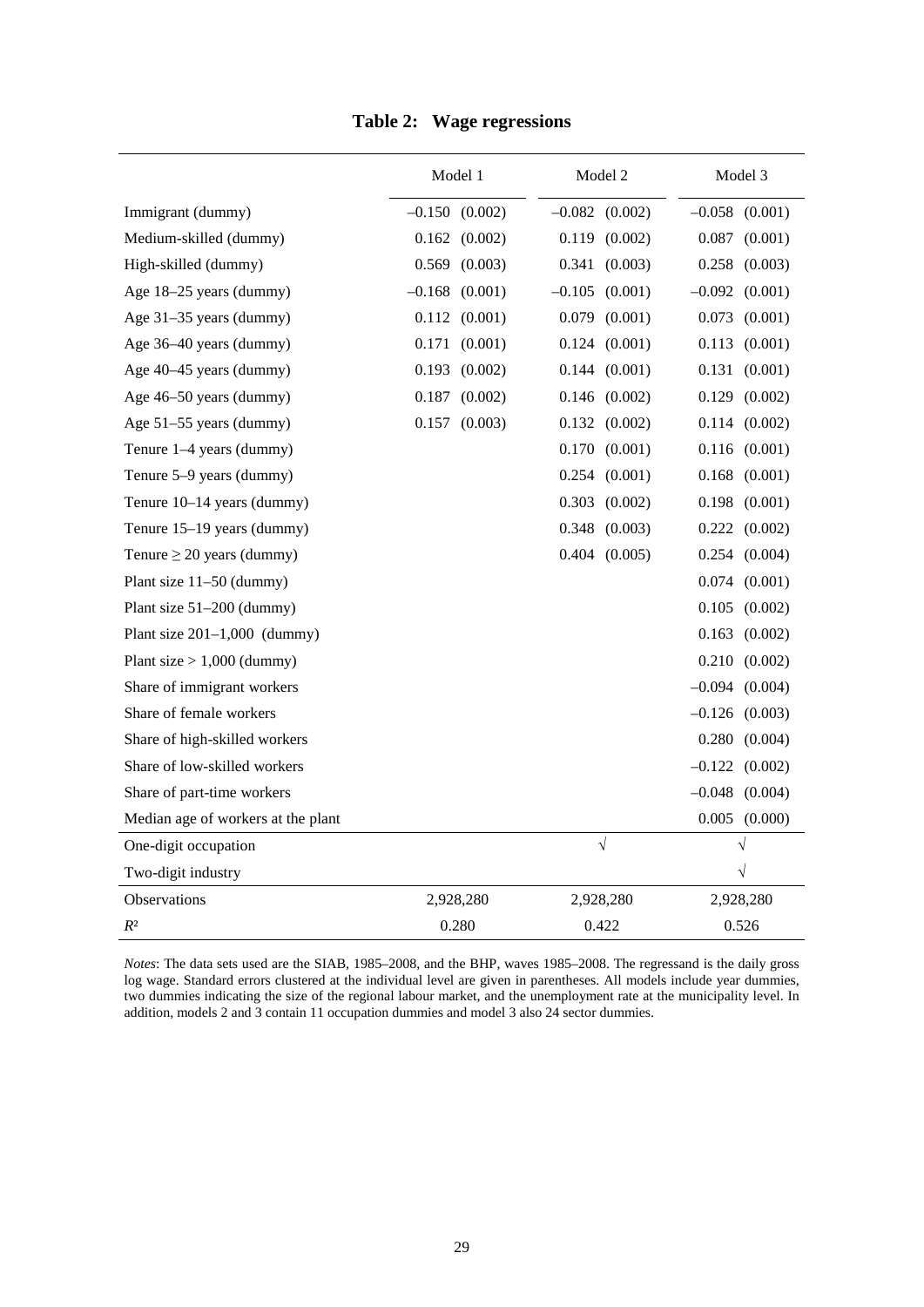|                                                                                                         | Stratified Cox and conditional logit models<br>controlling for unobserved worker heterogeneity |                    |  |  |
|---------------------------------------------------------------------------------------------------------|------------------------------------------------------------------------------------------------|--------------------|--|--|
|                                                                                                         | <b>Natives</b>                                                                                 | Immigrants         |  |  |
| Separation rate elasticity to employment $(\hat{\varepsilon}_{sw}^e)$                                   | $-1.039$ $(0.014)$                                                                             | $-0.956$ (0.035)   |  |  |
| Separation rate elasticity to non-employment $(\hat{\varepsilon}_{sw}^n)$                               | $-0.793$ $(0.010)$                                                                             | $-0.686$ $(0.022)$ |  |  |
| Wage elasticity of the share of recruits hired from employment<br>$(\varepsilon_{\theta w}/(1-\theta))$ | 1.110(0.013)                                                                                   | $0.916$ $(0.030)$  |  |  |
| Share of hires from employment $(\hat{\theta})$                                                         | 0.471                                                                                          | 0.346              |  |  |
| Firm-level labour supply elasticity $(\hat{\varepsilon}_{Lw})$                                          | 1.360(0.034)                                                                                   | 1.136 (0.086)      |  |  |
| Test for equality of firm-level labour supply elasticities between<br>immigrants and natives            | $p = 0.018$                                                                                    |                    |  |  |
| Implied immigrant–native pay gap $(\ln w^{\Gamma} - \ln w^N)$                                           | $-0.077$                                                                                       |                    |  |  |

#### **Table 3: Estimated firm-level labour supply elasticities and the implied immigrant–native pay gap**

*Notes*: The data sets used are the SIAB, 1985–2008, and the BHP, waves 1985–2008. Standard errors are shown in parentheses. The standard errors for the firm-level labour supply elasticities are bootstrapped with 200 replications. Covariates included in the estimations are two education, six age, four plant size, 11 occupation, 24 sector, 23 year, and two dummies for the size of the region the plant is located at, the shares of part-time, high-skilled, low-skilled, female, and immigrant workers in the plant's workforce, the median age of its workforce, and the unemployment rate at the municipality level. Detailed results are available on request.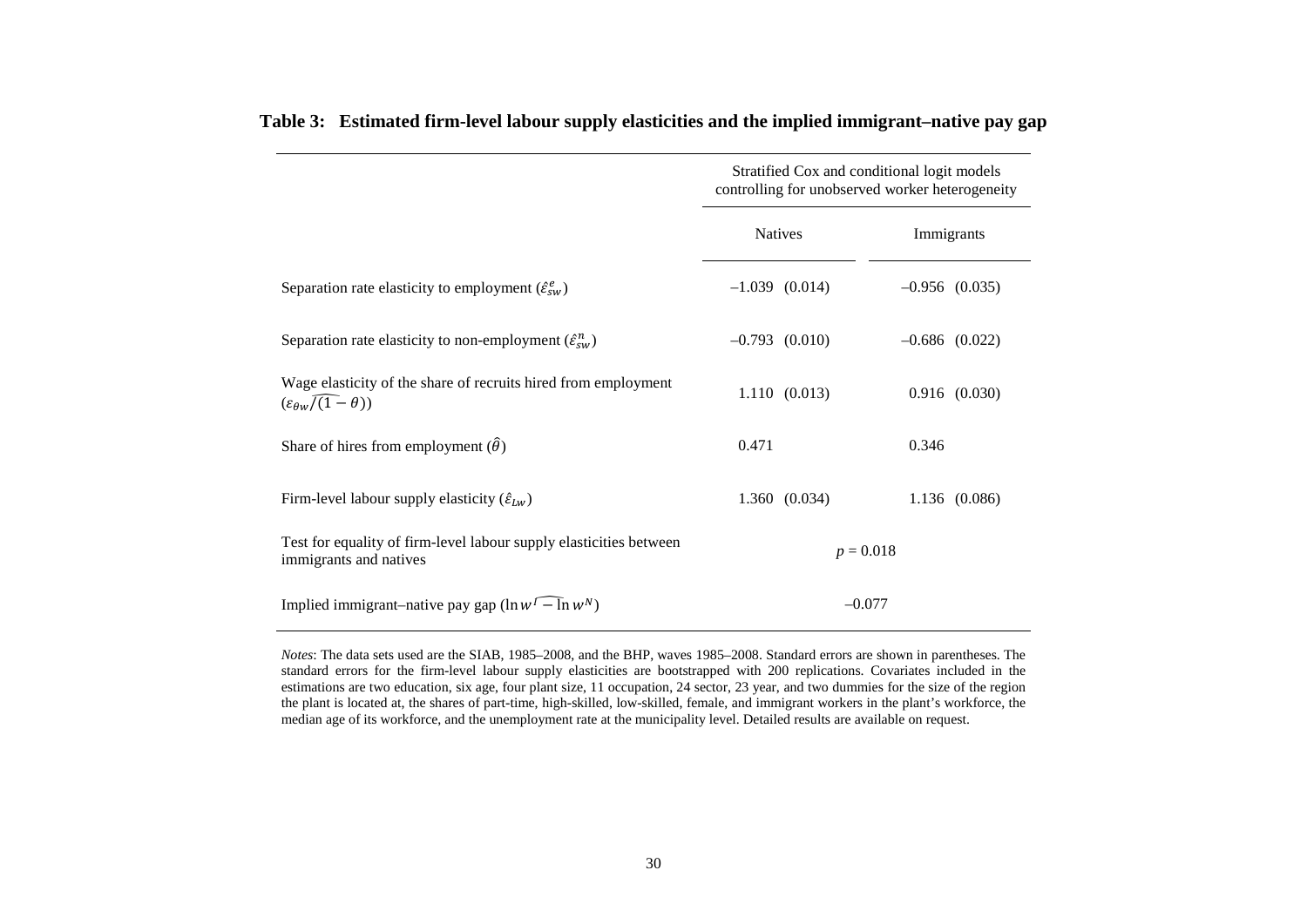|  | Table 4: Heterogeneity in the immigrant wage gap |  |  |
|--|--------------------------------------------------|--|--|
|--|--------------------------------------------------|--|--|

|                                                 | Model 1            | Model 2            | Model 3            |  |
|-------------------------------------------------|--------------------|--------------------|--------------------|--|
| All immigrants (as in Table 2)                  | $-0.150$ $(0.002)$ | $-0.082$ (0.002)   | $-0.058$ $(0.001)$ |  |
| Immigrants with years since migration $< 10$    | $-0.186$ (0.002)   | $-0.105$ (0.002)   | $-0.066$ $(0.001)$ |  |
| Immigrants with years since migration $\geq 10$ | $-0.101$ $(0.003)$ | $-0.052$ (0.002)   | $-0.046$ $(0.002)$ |  |
| Immigrants from pre-1990 cohort                 | $-0.066$ $(0.003)$ | $-0.028$ $(0.002)$ | $-0.027$ $(0.002)$ |  |
| Immigrants from 1990–2008 cohort                | $-0.200$ $(0.002)$ | $-0.116$ (0.002)   | $-0.076$ $(0.002)$ |  |
| Immigrants aged $\leq$ 30 years at entry        | $-0.106$ $(0.002)$ | $-0.052$ (0.002)   | $-0.032$ $(0.001)$ |  |
| Immigrants aged $>$ 30 years at entry           | $-0.268$ (0.003)   | $-0.167$ (0.003)   | $-0.131(0.002)$    |  |

*Notes*: The data sets used are the SIAB, 1985–2008, and the BHP, waves 1985–2008. The reported parameter is the coefficient of the immigrant dummy following from wage regressions for the respective subgroup of immigrants, where models are specified as in Table 2. Standard errors clustered at the individual level are given in parentheses. Detailed results are available on request.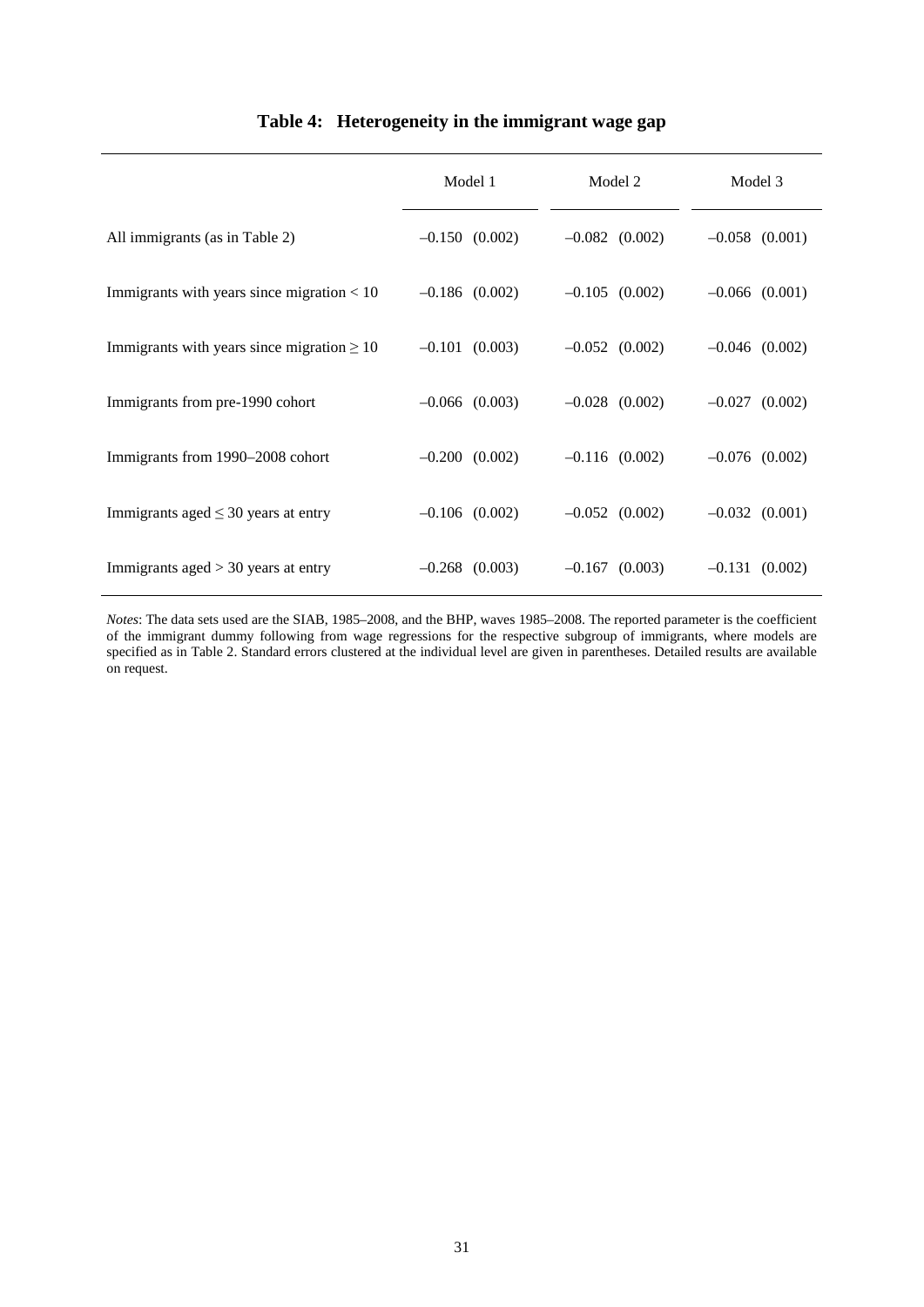|                                                                                                            | Stratified Cox and conditional logit models controlling for unobserved worker heterogeneity |                                                    |                                                       |                                       |                                        |                                                |                                             |
|------------------------------------------------------------------------------------------------------------|---------------------------------------------------------------------------------------------|----------------------------------------------------|-------------------------------------------------------|---------------------------------------|----------------------------------------|------------------------------------------------|---------------------------------------------|
|                                                                                                            | <b>Natives</b>                                                                              | Immigrants with<br>years since<br>migration $< 10$ | Immigrants with<br>years since<br>migration $\geq 10$ | Immigrants from<br>pre-1990<br>cohort | Immigrants from<br>1990-2008<br>cohort | Immigrants aged<br>$\leq$ 30 years<br>at entry | Immigrants aged<br>$>$ 30 years<br>at entry |
| Separation rate elasticity to<br>employment $(\hat{\varepsilon}_{sw}^e)$                                   | $-1.039$ (0.014)                                                                            | $-0.928$ $(0.046)$                                 | $-1.066$ (0.077)                                      | $-0.986$ (0.054)                      | $-0.925$ (0.046)                       | $-0.960$ $(0.038)$                             | $-0.952$ (0.086)                            |
| Separation rate elasticity to non-<br>employment $(\hat{\varepsilon}_{sw}^n)$                              | $-0.793$ $(0.010)$                                                                          | $-0.587$ (0.029)                                   | $-0.645$ (0.044)                                      | $-0.738$ $(0.036)$                    | $-0.657$ $(0.027)$                     | $-0.745$ (0.024)                               | $-0.472$ (0.046)                            |
| Wage elasticity of the share of<br>recruits hired from employment<br>$(\varepsilon_{\theta w}/(1-\theta))$ | 1.110(0.013)                                                                                | $0.777$ $(0.038)$                                  | 0.941(0.065)                                          | $0.935$ $(0.049)$                     | $0.857$ $(0.038)$                      | $0.906$ $(0.033)$                              | $0.934$ $(0.068)$                           |
| Share of hires from employment<br>$(\hat{\theta})$                                                         | 0.471                                                                                       | 0.319                                              | 0.415                                                 | 0.412                                 | 0.310                                  | 0.372                                          | 0.277                                       |
| Firm-level labour supply<br>elasticity $(\hat{\varepsilon}_{Lw})$                                          | 1.360<br>(0.034)                                                                            | 1.095(0.108)                                       | 1.335 (0.204)                                         | 1.246 (0.133)                         | $1.075$ $(0.110)$                      | 1.217<br>(0.091)                               | $0.881$ $(0.189)$                           |
| Test for equality of firm-level<br>labour supply elasticities<br>between immigrants and natives            |                                                                                             | $p = 0.021$                                        | $p = 0.901$                                           | $p = 0.546$                           | $p = 0.014$                            | $p = 0.143$                                    | $p = 0.012$                                 |
| Implied immigrant-native pay<br>gap ( $\ln w^{\prime}$ – $\ln w^N$ )                                       |                                                                                             | $-0.093$                                           | $-0.008$                                              | $-0.027$                              | $-0.101$                               | $-0.047$                                       | $-0.187$                                    |

#### **Table 5: Heterogeneity in immigrants' estimated firm-level labour supply elasticity and the implied immigrant–native wage gap**

*Notes*: The data sets used are the SIAB, 1985–2008, and the BHP, waves 1985–2008. Standard errors are shown in parentheses. The standard errors for the firm-level labour supply elasticities are bootstrapped with 200 replications. Covariates included in the estimations are the same as in Table 3. Detailed results are available on request.